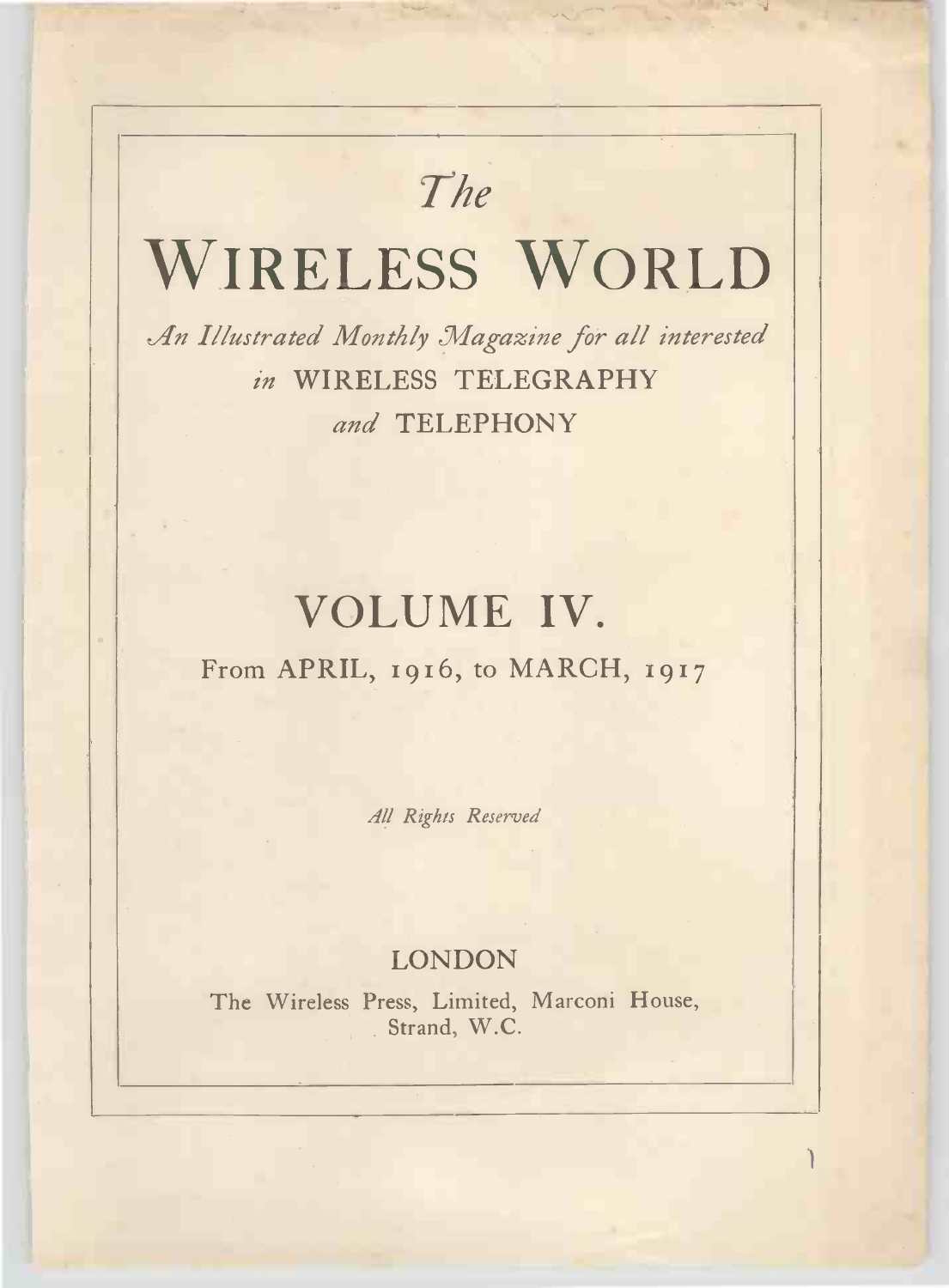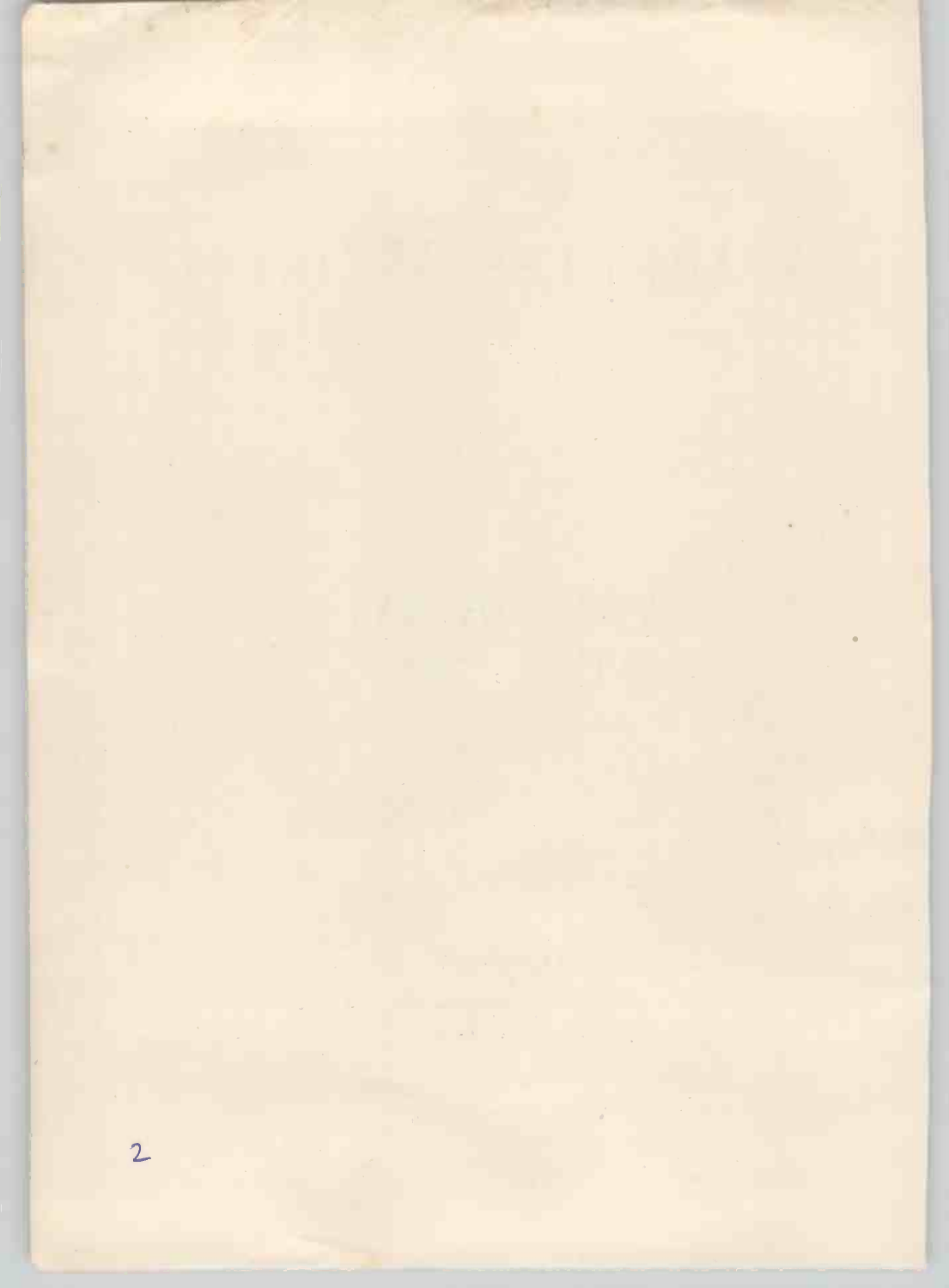## INDEX-VOLUME IV.

### April, 1916, to March, 1917

PAGE

| ABAC for Calculation of High Frequency     |                | Americ                             |
|--------------------------------------------|----------------|------------------------------------|
|                                            |                | Again                              |
|                                            | 224            | $-$ M                              |
| Accumulators, Notes on Maintenance of      |                | in                                 |
| 756, 834,                                  | 0 <sub>0</sub> |                                    |
| Administrative Notes  189, 302, 358, 527,  |                | $=$ $\frac{P}{P}$                  |
| 683, 761,                                  | 840            |                                    |
| Admiral, Impressionist Sketch of a British | 193            | $\frac{S_3}{T_1}$                  |
| Adrift in the Antarctic                    | 167            | Among                              |
| Aerial Insulators, Preservation of         | 522            |                                    |
| Aerials, Some Notes on                     | 935            | Ampère                             |
| Aeronautics, Advisory Committee of, Re-    |                | Anders                             |
|                                            | 614            | Andrew                             |
| - Advisory Committee's Report, 1915-       |                | " Angle                            |
|                                            | 540            | — G                                |
| Aeroplanes Across the Atlantic             | 778            | Antarct                            |
| Aeroplane Wireless, American Record        |                | Antenn                             |
|                                            | 559<br>842     | <b>Antenn:</b>                     |
| - Wireless, Missed Opportunities of        |                | Teleg                              |
| Aeroplanes, Reception of Wireless Mes-     |                | — H                                |
|                                            | 645            | "Aquit                             |
| Aflalo, Mr. F. G., Amusing Notes by        | IO7            |                                    |
|                                            | 454            | Argenti                            |
|                                            | 362            | Station<br>$-$ N                   |
| African Campaign, Wireless and the         | 845            | $-$ R                              |
| Air Board, Formation of New                | 37I            |                                    |
| - Core Solenoids, Calculation of Induct-   |                | Arlingt<br>— Ui                    |
|                                            | 788            |                                    |
|                                            |                | Armeni                             |
| 8, 176, 296,                               | 390            | Artiller                           |
| Airships, Britain's Lack of                | 37I            | "Ashbi                             |
|                                            | 292            | Asymm                              |
|                                            |                | Athens                             |
|                                            | 642            | Atlantic                           |
|                                            | 761            | Natio                              |
|                                            | $\mathbf{I}$   | Atkinso                            |
|                                            | 700            | Atmosp                             |
|                                            | 100            | rise a                             |
|                                            | 199            | Atmosp                             |
| Alkali Accumulators                        | 904            | Aucklar                            |
|                                            | 732            | opene                              |
|                                            | <b>I24</b>     | Audio                              |
|                                            | 365            | Spark                              |
| Alternator, Goldschmidt High Frequency     | 679            | " Auror<br>of W                    |
| Amalgamated Wireless (Australasia), Ltd.   |                | $-$ W                              |
| 156,                                       | 658            |                                    |
| Amateur, The Ubiquitous                    | 27             | Austral                            |
| - Wireless Association, Summer Camp        |                | — Ra<br>$\overline{\phantom{0}}$ W |
|                                            | 478            |                                    |
| Ambulance Workers Aided by Wireless        | 464            | Austral                            |
| America and Japan, New Wireless Service    |                | Australi                           |
|                                            | 702            | Australi                           |
| " America," S.S., and Wireless War Traps   | 25             | $-$ W                              |
| American Boys' Brigades and Field Wire-    |                | Austin,                            |
|                                            | 710            | Automa                             |
|                                            | 862            | Emer                               |
| - Marconi Company and Employees in         |                | Automo                             |
|                                            | 567            | Azores,                            |
|                                            |                |                                    |

|                                                               | PAGE           |
|---------------------------------------------------------------|----------------|
| American Marconi Company Files Suit                           |                |
|                                                               |                |
| Against U.S. Government                                       | 642            |
| — Marconi Company, New Appointments                           |                |
|                                                               | 951            |
| Preparedness, Radio Telegraphy and                            | 564            |
|                                                               |                |
| Press and "U" Boat Crimes                                     | 602            |
| -Sympathy with the Allies                                     | 8 <sub>7</sub> |
| - Transmitter and Receiver for Amateurs                       | 563            |
| Among the Operators  53, 133, 224, 303,                       |                |
|                                                               |                |
| 388, 469, 558, 639, 792, 865,<br>Ampère Gauge, Marconi Vacuum | 938            |
|                                                               | 822            |
| Anderson, Late Operator John                                  | 133            |
| Andrews, Operator A., Awarded D.S.M.                          | 410            |
|                                                               |                |
| "Anglo-Californian," S.S., Drama of the                       | 844            |
| - German Wireless Syndicate                                   | 462            |
| Antarctic, Adrift in the                                      | 167            |
| Antenna, Resistance of Radio Telegraphic                      | 349            |
| Antennæ, Calculation of Capacity of Radio                     |                |
|                                                               |                |
|                                                               | 633            |
|                                                               | 903            |
| "Aquitania," H.M.H.S., off Cape Ushant                        | 294            |
| Argentina, Government Control of Radio                        |                |
|                                                               |                |
|                                                               | 315            |
| - New Radio Station at Rio Grande                             | 189            |
|                                                               | 806            |
| Arlington Radio, Alteration in Name of                        | 684            |
| - United States Radio Station at                              | 66 I           |
|                                                               |                |
| Armenian Victims Saved by Wireless                            | IOQ            |
| Artillery, Wireless Direction of                              | 450            |
| " Ashburton," S.S., Shelled and Sunk                          | 212            |
| Asymmetrical Transmission Phenomena                           | 55             |
| Athens Wireless Station in Allies' Hands                      | 531            |
|                                                               |                |
| Atlantic Communication Company v.                             |                |
| National Electric Signalling Company                          | 795            |
| Atkinson, Presentation to Mr. Cliff                           | 153            |
| Atmospheric Electrical Variations at Sun-                     |                |
|                                                               | 267            |
|                                                               |                |
|                                                               | 352            |
|                                                               |                |
|                                                               | 702            |
| Audio Frequency Circuit of Quenched                           |                |
| Spark Transmitters, Design of                                 | 344            |
| "Aurora" Checks Chronometers with Aid                         |                |
|                                                               |                |
|                                                               | 566            |
| - Wireless Signals and the                                    | 442            |
| Australasia, Progress of Wireless in                          | 376            |
|                                                               | 189.           |
|                                                               |                |
|                                                               | 455            |
| Australasian Time Signals                                     | 887            |
|                                                               | 118            |
|                                                               | 511            |
| - Wireless Corps                                              | q6             |
|                                                               |                |
|                                                               | 592            |
| Automatic Electric Generating Plant for                       |                |
|                                                               | 40I            |
|                                                               | 245            |
| Azores, Resumption of Wireless Service at                     | 683            |
|                                                               |                |
|                                                               |                |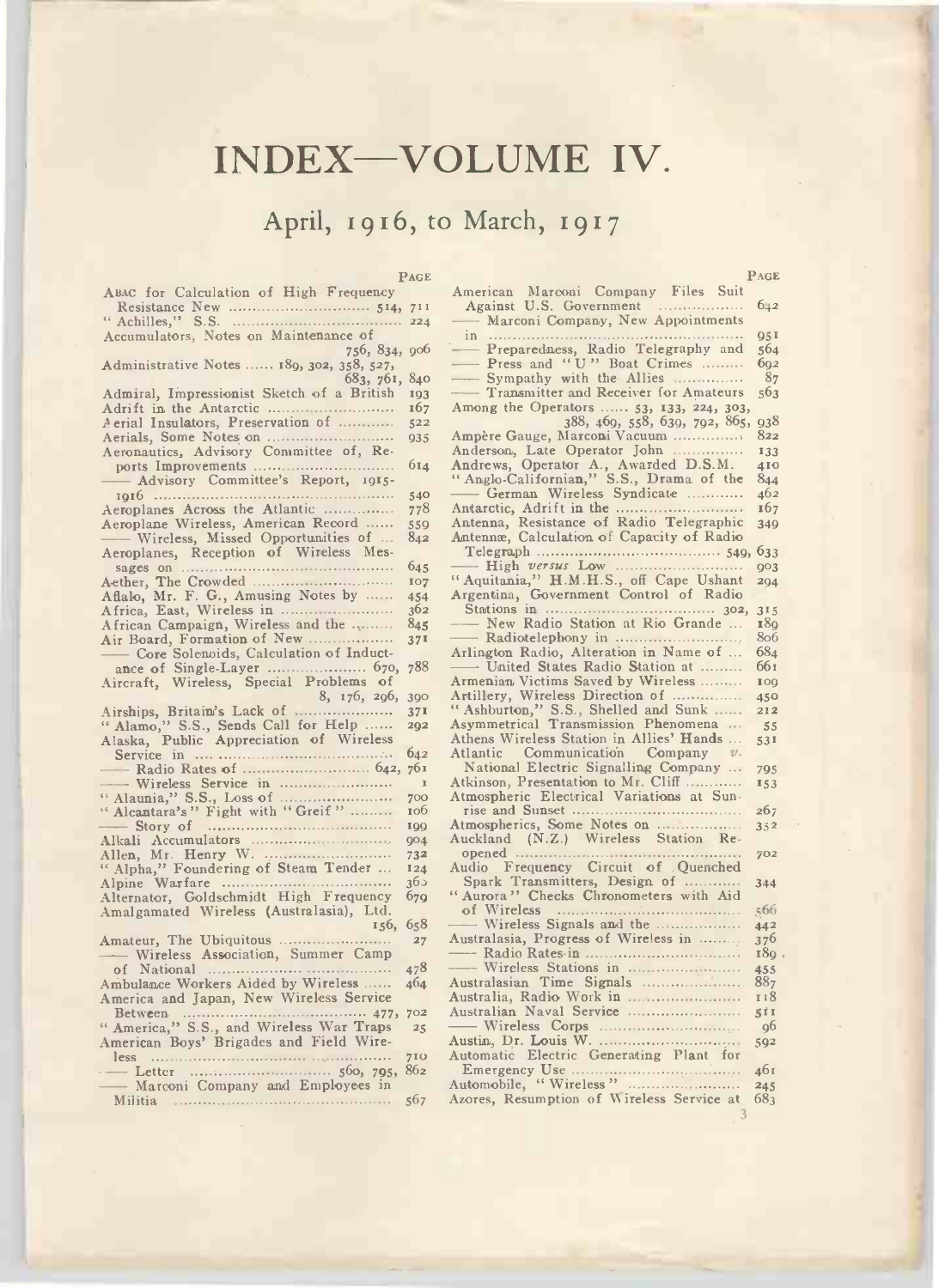|                                                                               | L'AGE |                                   |
|-------------------------------------------------------------------------------|-------|-----------------------------------|
| BAHAMA Islands Saved from Isolation by                                        |       | Candy,                            |
| Wireless                                                                      | 651   | Capacity                          |
| Bangay's "Elementary Principles of Wire-                                      |       | culatio                           |
| less Telegraphy," New Edition                                                 | 490   | Cap Bo:                           |
| "Bangor," S.S., Story of the                                                  | 360   | Public                            |
|                                                                               |       | Cartage                           |
| Banjo as Pastime for Operators                                                | 75    |                                   |
| Balcombe, Lieut., Promotion of                                                | 580   | Cat, Wi                           |
| Barbadoes Wireless Club                                                       | 27    | " Ceara                           |
| Barrett, Wireless Operator Arthur                                             | 154   | Central                           |
| Battery Park (N.Y.) Monument to Wireless                                      |       | Chambe                            |
|                                                                               | 567   | Chambe                            |
|                                                                               | 783   | Charltoi                          |
| "Bay State," S.S., Runs on Rock                                               | 852   | Chathan                           |
| Beckett, Late Operator J.                                                     | 136   | Chicago                           |
| Begin, Mr., First Graduate from Canadian                                      |       | Telep                             |
|                                                                               | 882   | Chick,                            |
|                                                                               | 327   | Chief O                           |
| "Belgia," S.S., Prize Appeal Case of                                          | 40    | Chili, G                          |
|                                                                               | 790   | $\_\_$ $O_{\rm I}$                |
|                                                                               | 94I   | Chilian                           |
|                                                                               | 927   |                                   |
|                                                                               | 133   | $\frac{\text{China}}{\text{S}}$ . |
|                                                                               | 871   | by                                |
|                                                                               | 807   | " Chiyo                           |
| Black, Sapper Telegraphist Charles<br>Blockade of German Ports, Wireless Aids |       | Circuit                           |
|                                                                               |       | " Clan                            |
|                                                                               | 845   |                                   |
|                                                                               |       | Cleverly                          |
| munication Between                                                            | 527   | Cobham                            |
|                                                                               | 327   | Cochrar                           |
|                                                                               | 54    | Codes,                            |
| Book Reviews (see under Library Table and                                     |       | Nava                              |
| Reviews)                                                                      |       | "Colbe                            |
| Bootham, Operator Percy                                                       | 807   | Collette                          |
|                                                                               | 153   | Colonia                           |
| Bower, Warrant Telegraphist Arthur                                            | 952   | Columb                            |
| Boys' Brigades in America and Field                                           |       | $\overline{\phantom{a}}$ S.       |
|                                                                               | 710   | Compar                            |
| Bradfield, Mr. W. W.  174,                                                    | 243   | Compet                            |
| "Braemar Castle," S.S., Sinking of                                            | 773   | lem                               |
| Brewster, Operator Douglas                                                    | 865   | Compul                            |
| Bridal Garland on Battleship Aerials                                          | 575   | '' Concl                          |
| "Bristol," H.M.S., Log of                                                     | 284   | Conic :                           |
| British Admiral, Impressionist Sketch of                                      | 193   | "Cong                             |
| - Association and Radio Telegraph In-                                         |       | Constar                           |
|                                                                               | 632   | Constar                           |
| - Association, Meeting at Newcastle of                                        | 547   | Continu                           |
| Journal Photographic Almanac                                                  | 69    | chine                             |
| "Brittanic," H.M.H.S., Sinking of                                             | 773   | $66 -$                            |
|                                                                               | 242   | Book                              |
| Broadbent, Second Lieut. H.                                                   | 410   | $-$ W                             |
| Brown, Mr. A. E., Letter Received from                                        | 579   | $-$ W                             |
| Brush Discharge Due to Induction                                              | 299   | Cormac                            |
| Bukoba Wireless Station Destroyed                                             | 534   | Corresp                           |
| Bullard, Capt. W. H. G., Resignation of                                       | 580   | Costiga                           |
| Burgham, Marriage of Sergt.                                                   | 655   | Cox, N                            |
|                                                                               |       |                                   |
| CABLE versus Wireless                                                         | 830   | Crane,                            |
|                                                                               |       | Craven                            |
| "Cabotia," S.S., Sinking of                                                   | 700   | Crighto                           |
|                                                                               | 840   | Cross,                            |
|                                                                               | 866   | Cruiser                           |
|                                                                               | 939   | Crystal                           |
| "Caloric," Tank Steamer, Tows Damaged                                         |       | $-$ D                             |
|                                                                               | 851   | on                                |
|                                                                               | 792   | $-- R$                            |
|                                                                               | 866   | Cuba,                             |
| Canada, Increase of Radio Stations in                                         | 315   | Curves,                           |
| Canadian Marconi Company, Annual Re-                                          |       | " Cymi                            |
|                                                                               | 657   | ing                               |
| Marconi Company's First Graduate                                              | 882   |                                   |
| - Northern Railway, Wireless Equip-                                           |       | DALGLE                            |
|                                                                               | 477   | Dalziel                           |
|                                                                               |       |                                   |

| Candy, Lieut.-Comm. G. C.<br>Capacity of Radio Telegraph Antenna, Cal- | 712        |  |
|------------------------------------------------------------------------|------------|--|
| Cap Bon (Tunis) Radio Station Closed to                                | 633        |  |
|                                                                        | 683        |  |
|                                                                        | 613        |  |
|                                                                        | 108        |  |
| "Ceara," New Submarine Depôt Ship                                      | 126        |  |
| Central Asia, Enemy Wireless in<br>Chamberlain, Operator G. E.         | 284<br>470 |  |
|                                                                        | 704        |  |
| Charlton, Chief Petty Officer                                          | 72         |  |
| Chatham Island and its Wireless  33,                                   | 505        |  |
| Chicago Drainage Board Utilises Wireless                               |            |  |
|                                                                        | 872        |  |
|                                                                        | 388        |  |
| Chief Operators, Duties of<br>Chili, Government Control of Wireless in | 545<br>100 |  |
| -Opening of Radio Stations in                                          | 358        |  |
| Chilian State Telegraphs, New Changes in                               | 528        |  |
|                                                                        | 490        |  |
| -S.S., Long Distance Wireless Record                                   |            |  |
|                                                                        | 463        |  |
| "Chiyo Maru" on the Rocks<br>Circuit (see Audio Frequency).            | 212        |  |
| "Clan MacTavish," Sinking of                                           | 122        |  |
|                                                                        | 702        |  |
|                                                                        | 030        |  |
| Cochrane, Operator D. D.                                               | 866        |  |
| Codes, Enemy's Familiarity with British                                |            |  |
| "Colbert," S.S., Escapes Submarine                                     | 193<br>200 |  |
|                                                                        | 200        |  |
| Collette, Mr. August<br>Colonial Import Duty                           | 117        |  |
| Columbia, New Wireless Stations in                                     | 371        |  |
|                                                                        | 200        |  |
| Company Notes  41, 155, 328,                                           | 4II        |  |
| Competition Result, Wireless World Prob-                               | 18         |  |
| Compulsory Wireless on Ships 460, 623, 831,                            | 840        |  |
| "Conch," S.S., Sinking of the                                          | 865        |  |
|                                                                        | 875        |  |
| Constantine and Wireless, King                                         | 852        |  |
| Constantza, Wireless Station at                                        | 849<br>702 |  |
| Continuous and Alternating Current Ma-                                 |            |  |
|                                                                        | 60         |  |
|                                                                        |            |  |
|                                                                        | 273        |  |
| - Wave Transmission and Reception<br>- Waves with Spark Transmitter    | 14         |  |
| Cormack, Mr. W. L., Marriage of                                        | 903<br>579 |  |
| Correspondence 131, 215, 301, 384, 711, 784,                           | 933        |  |
|                                                                        | 794        |  |
| Cox, Mr. Reginald, Marriage of                                         | 493        |  |
|                                                                        | 154        |  |
| Crighton, Escape of Operator J. W.                                     | 939<br>719 |  |
| Cross, Lieut. F. C., R.N.R.                                            | 807        |  |
| Cruiser, Daily Routine of a Blockading                                 | 199        |  |
| Crystal Detectors, Action of                                           | 140        |  |
| - Detectors, Mr. D. Owen, B.A., B.Sc.,                                 |            |  |
|                                                                        | 753<br>446 |  |
|                                                                        | 767        |  |
| Curves, Determination of Laws of  234,                                 | 316        |  |
| "Cymric," S.S., Torpedoed Without Warn-                                |            |  |
| ing                                                                    | 293        |  |
| DALGLEICH, Wireless Telegraphist J. B.                                 | 494        |  |
| Dalziel, Second Air Mechanic                                           | 153        |  |
|                                                                        |            |  |

#### PAGE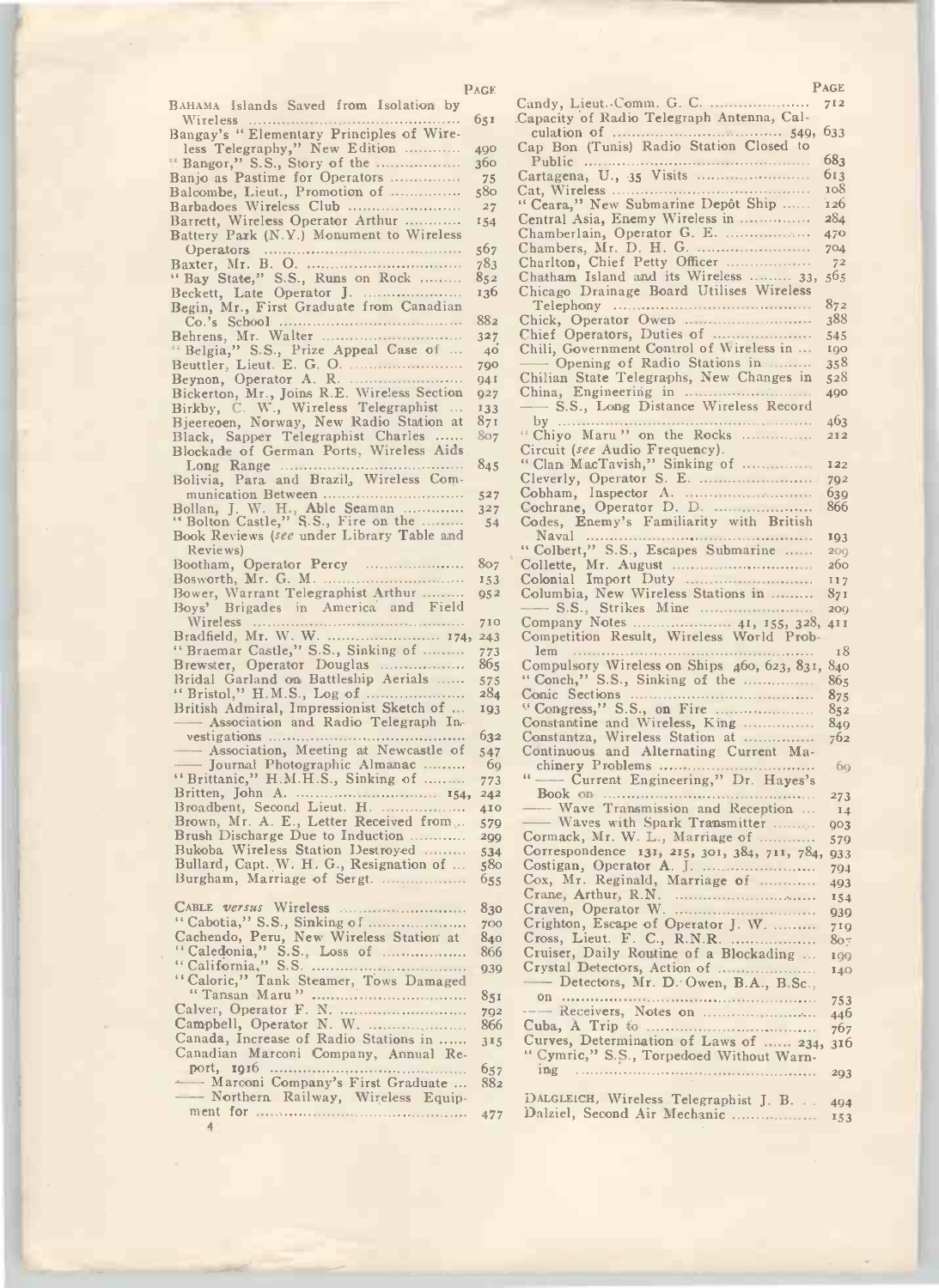|                                                                               | PAGE            |                                |
|-------------------------------------------------------------------------------|-----------------|--------------------------------|
|                                                                               | 133             | "Eugene Pe                     |
| Dar-es-Salaam Wireless Station Destroyed                                      | 533             | $Call$                         |
| Darien Radio Station of U.S. Navy                                             | 112             | Examinations                   |
|                                                                               | 494             | Experimental                   |
|                                                                               | 225             | coni Comp:                     |
| Demont, M. Rene Paul                                                          | 242             | facture of                     |
|                                                                               | 197             |                                |
| Desert, German Wireless Discovered in<br>Design of Audio Frequency Circuit of |                 | FAITH in the                   |
| Quenched Spark Transmitters                                                   |                 | $of$                           |
| Design of Wireless Station, Outline of                                        | 244<br>898      | Faked Wirel                    |
|                                                                               |                 | Falkland Isl                   |
| "Desterro," German Ore Steamer<br>"Destroyers at Jutland," Rudyard Kip-       | 546             | Farmery, J.                    |
|                                                                               | 687             | Fascination                    |
|                                                                               |                 | Faults of 12                   |
|                                                                               |                 |                                |
|                                                                               | 86 r            | Fennessy, O                    |
|                                                                               |                 | Ferrol, New                    |
| "Deutschland's" Voyage to America                                             | 184             | Field Wirel                    |
|                                                                               | 453             | Wireless).                     |
|                                                                               | 73              | Film, Wirele                   |
| Dews, Late Operator A. H.                                                     | 134             | Finisterre W                   |
| Dickson Island, New Wireless Station on                                       | 0 <sub>02</sub> | tress Call                     |
| - Island, Russian Naval Ministry Saves                                        |                 | Fisher, Secon                  |
| Wireless Station on                                                           | 478             | — Operato                      |
| Digest of Wireless Literature  18, 97, 180,                                   |                 | "Fishing fo                    |
| 267, 348, 442, 518, 600, 678, 753, 828,                                       | 903             | "Flamenco,"                    |
| Direct Current Transmitters                                                   | 518             |                                |
| Direction Finder, U.S. Government and                                         | 799             | Fleming, Di                    |
| Disabled Soldiers at Lyons School                                             | 615             | Telephony                      |
|                                                                               | 202             | $-$ Dr. J.                     |
| Drama and Vaudeville, Wireless in                                             | 43              | Fleming's Pr                   |
| "Dubhe," S.S., Assisted by Mine Sweepers                                      | 210             | graphy                         |
| "Duendes," S.S., Escapes from Submarine                                       |                 | Fleming Val                    |
|                                                                               | 210, 224        | Decision.                      |
| "Duilio," New Italian Liner                                                   | 212             | Fletcher, Pt                   |
| Dutch Field Wireless                                                          | 454             | Flinders Isl                   |
|                                                                               | 327             | "Floridian,'                   |
|                                                                               |                 | "Follow the                    |
| EARLY Wireless Stations, Germany's                                            | 172             | Food for                       |
| East Africa, Wireless Aid in                                                  | 362             | Obtains.                       |
|                                                                               |                 | Foreign and                    |
|                                                                               | 763             |                                |
| Easter Island, Surreptitious Wireless on                                      | 29              | Foreign Lan                    |
| "Eburna," Raid by Moors on the                                                | 39              | Forest Servi                   |
| Eccles, Dr. W. H., A.R.C.S., M.I.E.E.                                         | 472             | Fort-de-l'Ea                   |
| Ecuador, New Laws for Radio Communica-                                        |                 | Closed to                      |
|                                                                               | 528             | Fort Riley (                   |
|                                                                               | 566             | "Franconia,                    |
| Edison Nickel-iron Storage Battery                                            | 679             | Fremantle, I                   |
| Editorials  44, 118, 206, 290,                                                | 372             | French Fiele                   |
|                                                                               | 656             | — Mercan                       |
| Eilvese, Hanover, Goldschmidt Trans-                                          |                 | Control W                      |
| atlantic Radio Station at                                                     | 505             | $-$ Transpe                    |
| Electrical Variation at Sunrise and Sunset,                                   |                 | the                            |
|                                                                               | 267             | Frey, M. En                    |
| Electric Generating Plant for Emergency                                       |                 | "Fridland,"                    |
|                                                                               | 461             | Fryatt, Chiv                   |
|                                                                               | 600             |                                |
| of Wireless Tele-<br>Elementary Manual                                        |                 | "GALLIA," I                    |
| graphy, Fleming's                                                             | 102             | Gaskell, Sea                   |
| Emergency Radio Apparatus for Ships                                           | 561             | Gayner, Gui                    |
| - Use, Automatic Electric Generating                                          |                 | Geary, Mr.                     |
|                                                                               | 461             | Generating                     |
| Emission of Electricity from Hot Bodies                                       | 606             | Automatic                      |
| Engineers and the War                                                         | 370             | Generator,                     |
| "Englishman," S.S., Loss of the                                               | 120             | Poulsen A                      |
| Ensenada, Porto Rico, New Rules for Wire-                                     |                 | Geometrical                    |
| less Messages from                                                            | 871             | Geometry                       |
| Equations, Graphical Solution of                                              | 230             | German Co.                     |
| Estrada, Miss Maria Dolores                                                   | g28             | $\equiv$ East<br>$\mathcal{A}$ |
|                                                                               | 107             | stroyed in                     |
| - Waves Among the Palms                                                       | 33              | — Fleet :                      |
|                                                                               |                 |                                |

| "Eugene Pereire," S.S., Receives Distress                                                                                                                                                                                                                                                                                                                                                                                                                 |                |
|-----------------------------------------------------------------------------------------------------------------------------------------------------------------------------------------------------------------------------------------------------------------------------------------------------------------------------------------------------------------------------------------------------------------------------------------------------------|----------------|
| Call                                                                                                                                                                                                                                                                                                                                                                                                                                                      | 374            |
| Examinations and Text-Books                                                                                                                                                                                                                                                                                                                                                                                                                               | 704            |
| Experimental Apparatus, American Mar-<br>coni Company Grants Licenses for Manu-                                                                                                                                                                                                                                                                                                                                                                           |                |
|                                                                                                                                                                                                                                                                                                                                                                                                                                                           | 561            |
|                                                                                                                                                                                                                                                                                                                                                                                                                                                           |                |
| FAITH in the Navy, "Landlubbers"" Lack                                                                                                                                                                                                                                                                                                                                                                                                                    |                |
| Faked Wireless War Traps                                                                                                                                                                                                                                                                                                                                                                                                                                  | 363<br>$^{25}$ |
| Falkland Islands, Wireless in the                                                                                                                                                                                                                                                                                                                                                                                                                         | 093            |
|                                                                                                                                                                                                                                                                                                                                                                                                                                                           | 73             |
| Fascination of Wireless Telegraphy                                                                                                                                                                                                                                                                                                                                                                                                                        | 290            |
|                                                                                                                                                                                                                                                                                                                                                                                                                                                           | 681            |
| Fennessy, Operator J. J.<br>"Ferics," Nickname of Navy Operators                                                                                                                                                                                                                                                                                                                                                                                          | 640            |
| Ferrol, New Wireless Station at                                                                                                                                                                                                                                                                                                                                                                                                                           | 363<br>102     |
| Field Wireless (Dutch) (see Dutch Field                                                                                                                                                                                                                                                                                                                                                                                                                   |                |
| Wireless).                                                                                                                                                                                                                                                                                                                                                                                                                                                |                |
|                                                                                                                                                                                                                                                                                                                                                                                                                                                           | 427            |
| Finisterre Wireless Station Receives Dis-                                                                                                                                                                                                                                                                                                                                                                                                                 |                |
|                                                                                                                                                                                                                                                                                                                                                                                                                                                           | 375            |
| Fisher, Second Lieut. H. P.                                                                                                                                                                                                                                                                                                                                                                                                                               | 558<br>303     |
|                                                                                                                                                                                                                                                                                                                                                                                                                                                           | 850            |
| "Fishing for Men," Literal Realisation of<br>"Flamenco," S.S., Captured by "Moewe"                                                                                                                                                                                                                                                                                                                                                                        |                |
| 54,                                                                                                                                                                                                                                                                                                                                                                                                                                                       | 124            |
| Fleming, Dr. J. A., on "Long Distance                                                                                                                                                                                                                                                                                                                                                                                                                     |                |
| Telephony"<br>$\sim$                                                                                                                                                                                                                                                                                                                                                                                                                                      | 624            |
| Dr. J. A., Bereavement of                                                                                                                                                                                                                                                                                                                                                                                                                                 | 951            |
| Fleming's Principles of Electric Wave Tele-                                                                                                                                                                                                                                                                                                                                                                                                               | QOO            |
| Fleming Valve v. De Forest Audion Patent                                                                                                                                                                                                                                                                                                                                                                                                                  |                |
|                                                                                                                                                                                                                                                                                                                                                                                                                                                           | 643            |
| Decision 642,<br>Fletcher, Pte. R. W. R.                                                                                                                                                                                                                                                                                                                                                                                                                  | 580            |
| Flinders Island Radio Station Rates                                                                                                                                                                                                                                                                                                                                                                                                                       | 192            |
| "Floridian," S.S., Wireless Record by                                                                                                                                                                                                                                                                                                                                                                                                                     | 794            |
| "Follow the Crowd" Revue                                                                                                                                                                                                                                                                                                                                                                                                                                  | 164            |
| Food for Hungry Animals, Wireless<br>Obtains                                                                                                                                                                                                                                                                                                                                                                                                              | 621            |
| Foreign and Colonial Notes  61, 315,                                                                                                                                                                                                                                                                                                                                                                                                                      |                |
| 396, 477, 566, 645,                                                                                                                                                                                                                                                                                                                                                                                                                                       | 87I            |
| Foreign Languages, Study of                                                                                                                                                                                                                                                                                                                                                                                                                               | 330            |
| Forest Service, U.S., Wireless to Help<br>Fort-de-l'Eau (Algeria) Radio Station                                                                                                                                                                                                                                                                                                                                                                           | 943            |
|                                                                                                                                                                                                                                                                                                                                                                                                                                                           | 683            |
|                                                                                                                                                                                                                                                                                                                                                                                                                                                           | 567            |
| Fort Riley (Kansas) Radio Station Closed<br>"Franconia;" S.S., Loss of                                                                                                                                                                                                                                                                                                                                                                                    | 700            |
| Fremantle, Rear Admiral                                                                                                                                                                                                                                                                                                                                                                                                                                   | 204            |
| French Field Wireless, Organisation of                                                                                                                                                                                                                                                                                                                                                                                                                    | 611            |
| - Mercantile Marine, Commissioners to                                                                                                                                                                                                                                                                                                                                                                                                                     |                |
| - Transport "Provence II.," Loss of                                                                                                                                                                                                                                                                                                                                                                                                                       | 645            |
| $\begin{minipage}{0.5\textwidth} \begin{tabular}{ c c c c } \hline \multicolumn{1}{ c }{\textbf{1}} & \multicolumn{1}{ c }{\textbf{1}} & \multicolumn{1}{ c }{\textbf{1}} & \multicolumn{1}{ c }{\textbf{1}} & \multicolumn{1}{ c }{\textbf{1}} & \multicolumn{1}{ c }{\textbf{1}} & \multicolumn{1}{ c }{\textbf{1}} & \multicolumn{1}{ c }{\textbf{1}} & \multicolumn{1}{ c }{\textbf{1}} & \multicolumn{1}{ c }{\textbf{1}} & \multicolumn{1}{$<br>the | 40             |
|                                                                                                                                                                                                                                                                                                                                                                                                                                                           |                |
|                                                                                                                                                                                                                                                                                                                                                                                                                                                           | 332            |
| "Fridland," S.S., Beached                                                                                                                                                                                                                                                                                                                                                                                                                                 | 213            |
|                                                                                                                                                                                                                                                                                                                                                                                                                                                           | 614            |
|                                                                                                                                                                                                                                                                                                                                                                                                                                                           | 702            |
|                                                                                                                                                                                                                                                                                                                                                                                                                                                           | 205            |
|                                                                                                                                                                                                                                                                                                                                                                                                                                                           | 807            |
|                                                                                                                                                                                                                                                                                                                                                                                                                                                           | 639            |
| Generating Plant for Emergency Use,                                                                                                                                                                                                                                                                                                                                                                                                                       |                |
| Automatic Electric                                                                                                                                                                                                                                                                                                                                                                                                                                        | 461            |
| Generator, Some Characteristic Curves of                                                                                                                                                                                                                                                                                                                                                                                                                  | 713            |
| Geometrical Construction, A Simple                                                                                                                                                                                                                                                                                                                                                                                                                        | 942            |
|                                                                                                                                                                                                                                                                                                                                                                                                                                                           | 725            |
| German Colonial Wireless                                                                                                                                                                                                                                                                                                                                                                                                                                  | 24             |
| - East Africa, Wireless Stations De-                                                                                                                                                                                                                                                                                                                                                                                                                      |                |
|                                                                                                                                                                                                                                                                                                                                                                                                                                                           | 534<br>3I      |

PAGE

 $\bullet$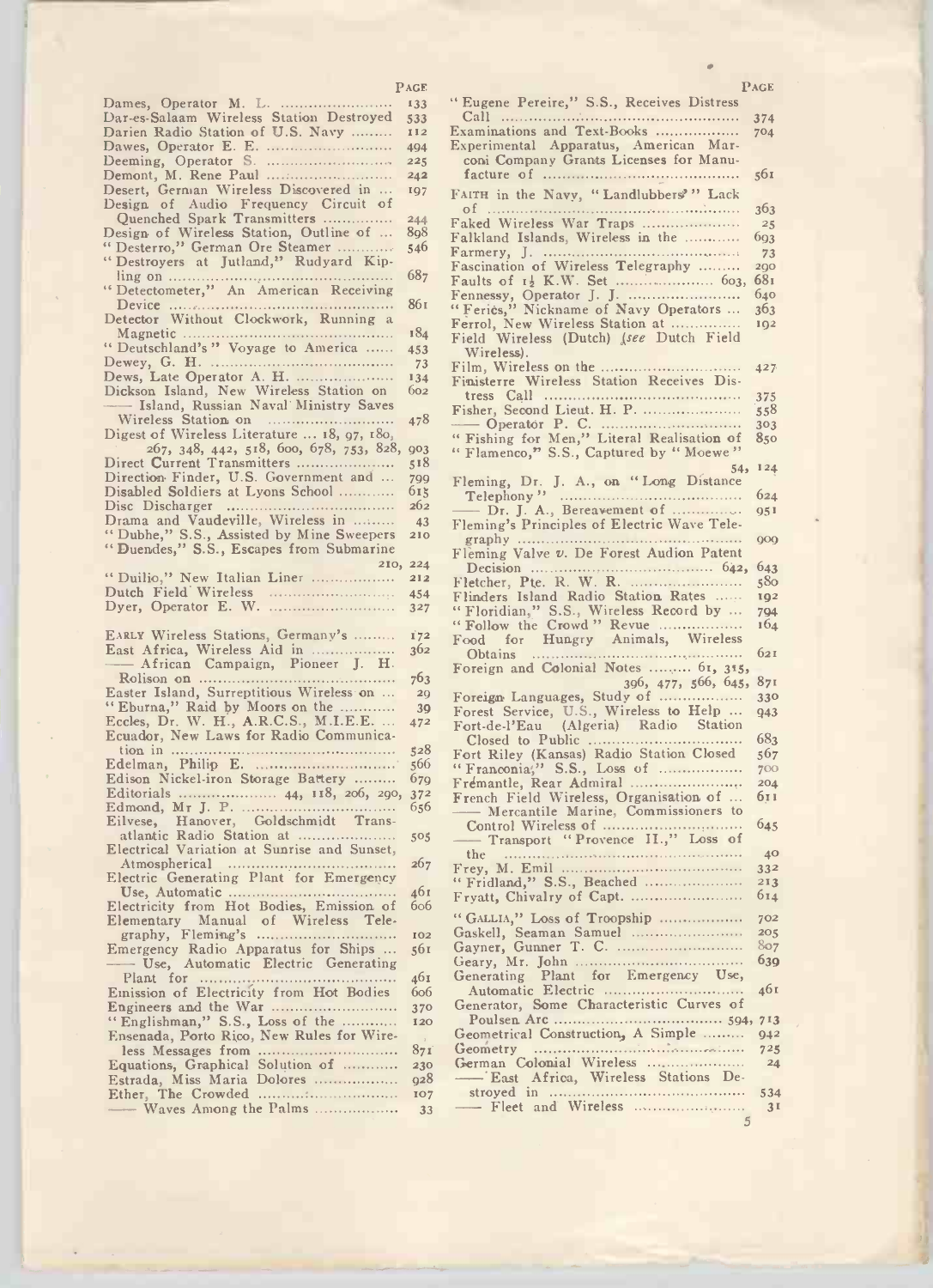| German Imperial Institute of Ocean-                                          |                | Hood,                                         |
|------------------------------------------------------------------------------|----------------|-----------------------------------------------|
|                                                                              | 24             | $- P$                                         |
| - Lack of Wireless Equipment                                                 | 602<br>766     | Hot Be<br>Hoyle,                              |
| Lies Confounded<br>- Portable Wireless Apparatus Captured                    | 227            | Huby,                                         |
| - Professor and Unpleasant Truth                                             | 24             | Hugo,                                         |
| -Reduction of Radio Rates to America                                         | 778            | Humar                                         |
| - Violation of Codes of Honour                                               | 841            |                                               |
|                                                                              | 3 <sup>2</sup> | <b>IBERIAN</b><br>Gues                        |
| - Wireless Sets Discovered in Desert                                         | 197            | Ice-bre                                       |
| Germans Nervous of Wireless                                                  | 614            | — -p                                          |
| Germany, Radio Traffic Resumed Between                                       | 477            | Ignitio                                       |
|                                                                              | 173            | Imperi                                        |
| Germany's Early Wireless Stations<br>Gibbons, Second Lieut. Percy J.         | 800            | Wire                                          |
|                                                                              | 581            | Indispe<br>Induct                             |
| Glasgow Royal Technical College                                              | 540            | Soler                                         |
| Glazebrook, Dr. R. T., at National Physical                                  | 829            | Inducta                                       |
| Gleichen, Countess Helena                                                    | 832            | Institut                                      |
| Godsell, Operator E. A.                                                      | 940            | Wav                                           |
| "Goeben" Escapes from Allied Fleet                                           | 26             | Instruc                                       |
| Gold Coast Telegraph Charges                                                 | 683            |                                               |
| "Goldmouth," S.S., Torpedoed                                                 | 224            | Intersta<br>Inves                             |
| Goldschmidt High Frequency Alternator                                        | 679            | Insulat                                       |
| Goldsmith, Professor Alfred N.<br>Gomme, Sir Laurence, Death of              | 343<br>43      | Insulat                                       |
|                                                                              | 471            | Insurai                                       |
| Goodyear, Operator Sydney<br>Government and Inventions, New Order in         |                | "Inter                                        |
| Council                                                                      | 630            | Inventi                                       |
| Gramophone Records, Marconi Official 43,                                     |                | Coun<br>Iowa P                                |
| 641, 846                                                                     |                | Insta                                         |
| Graphical Solution of Equations                                              | 230            | Irish I                                       |
| Grattan, Lieut.-Comm. E. L. Colley                                           | 154<br>437     | Isaacs,                                       |
| Greek Posts, Telegraphs and Wireless Com-                                    |                | for (                                         |
|                                                                              | 531            | Italian                                       |
| Green, Private J. N. W., Death of                                            | 493            | for<br>Italian                                |
| HALL, Mr. Edwin T.                                                           | 410            | "Ivern                                        |
| Hamilton (Ohio) Radio Association<br>Hanover, Transatlantic Radio Station at | 315            |                                               |
|                                                                              | 505            | <b>JAMAIC</b>                                 |
|                                                                              | 640            | Jane, C<br>Japan                              |
|                                                                              |                | Betw                                          |
| Record by                                                                    | 873            | $-$ and $-$                                   |
| Heaton, Sir John Henniker, Life and Let-                                     | 226            | cation                                        |
|                                                                              | 524            | — -t                                          |
|                                                                              | 828            | Open<br>apanes                                |
| "Hector," U.S.S., Sinking of                                                 | 464            | Chan                                          |
| Henderson, Death of Mr. G. W.                                                | 580            | Jellicoe                                      |
|                                                                              | 719<br>783     | graph                                         |
| "Heterodyne Theory of Amplification"                                         | 642            | Jerritt,                                      |
| High Frequency Resistance Calculation                                        | 797            | Johns,<br>Juby (                              |
| - Frequency Resistance, New Abac for                                         |                | at C                                          |
|                                                                              | 514            | Junglel                                       |
| - Power Plant for Research Work                                              | 13             |                                               |
| -Spark Frequency in Radio Telegraphy                                         | 204            | Jutland                                       |
|                                                                              | 903<br>304     | $\longrightarrow$ B<br>$\frac{1}{\sqrt{2}}$ B |
| Historical Resumé of Wireless Telegraphy                                     | 204            | $\alpha_{\perp}$<br>$\overline{\phantom{a}}$  |
|                                                                              | 926            | Kipli                                         |
| Hodgson, Petty Officer W. H.  731,                                           | 808            |                                               |
| "Hokoku Maru" Missing                                                        | 122            | KAMINA                                        |
| Radio Communication Between<br>Holland,<br>Dutch East Indies and             |                | Kansas                                        |
| Holland, Wireless Association in                                             | 477<br>172     | less<br>Kara S                                |
| Mrs., and British Radiologic<br>Hollings,                                    |                | Kelly,                                        |
| Section                                                                      | 832            | Kelvin,                                       |
|                                                                              | 865            | Kenjiro                                       |

 $\overline{a}$ 

|                                                                | PAGE       |  |
|----------------------------------------------------------------|------------|--|
| Hood, Observer J. A.                                           | 650        |  |
|                                                                | 581        |  |
| Hot Bodies, Emission of Electricity from                       | 606        |  |
|                                                                | 745        |  |
| Huby, Operator Joseph<br>Hugo, Operator L. P. de G.            | 135<br>471 |  |
| Human Morse Code                                               | 739        |  |
|                                                                |            |  |
| IBERIAN Peninsula, Unwelcome German                            |            |  |
| Ice-breaking Steamer, New Canadian                             | 195<br>620 |  |
| - patrol Vessels in Atlantic                                   | 623        |  |
| Ignition of Explosive Gas, Conditions for                      | 393        |  |
| Imperial Scheme, Lord Milner's, Place of                       |            |  |
|                                                                | 854        |  |
| Indispensability of Wireless                                   | 831        |  |
| Inductance of Single Layer Air Core                            |            |  |
| Solenoids, Calculation of  670,<br>Inductances, Calculation of | 788        |  |
| Institute of Radio Engineers, Committee on                     | 933        |  |
| Wave Length Regulations                                        | 500        |  |
| Instructional Articles  63, 143, 230, 316,                     |            |  |
| 398, 479, 568, 646, 722, 800,                                  | 874        |  |
| Interstate Commerce, U.S. Committee for                        |            |  |
| Investigation into<br>Insulation on Aircraft                   | 795        |  |
|                                                                | 390        |  |
| Insulators, Preservation of Aerial                             | 528<br>918 |  |
| "Internationalism," Absurdity of                               | 372        |  |
| Inventions, Government and Order in                            |            |  |
|                                                                | 630        |  |
| Iowa National Guard Agitate for Wireless                       |            |  |
|                                                                | 566        |  |
| Irish Insurrection, Wireless and the                           | 450        |  |
| Isaacs, Mr. Godfrey, Presides at Dinner                        | 469        |  |
| Italian Red Cross, Lady Marconi's Appeal                       |            |  |
| for<br>$\rightarrow$                                           | 624        |  |
| Italian Ships, Compulsory Wireless on                          | 840        |  |
| "Ivernia," H.M.T., Sinking of                                  | 866        |  |
| JAMAICA, Increase of Radio Rates in                            |            |  |
|                                                                | 302<br>793 |  |
| Japan and America, New Wireless Service                        |            |  |
|                                                                | 702        |  |
| -and San Francisco, Radio Communi-                             |            |  |
|                                                                | 632.       |  |
| - United States Wireless Service<br>Opened                     |            |  |
| Japanese                                                       | 813        |  |
|                                                                | 840        |  |
| Jellicoe, Sir John, and Wireless Tele-                         |            |  |
|                                                                | 84.5       |  |
|                                                                | 579        |  |
|                                                                | 882        |  |
| Juby (West Africa), New Wireless Station<br>at Cape            |            |  |
| <br>.<br>Jungleland, Wireless versus Wire in  585,             | 873        |  |
| 752,                                                           | 839        |  |
| Jutland Battle Awards                                          | 712        |  |
|                                                                | 280        |  |
| -Battle, Radio Telegraphy in                                   | 335        |  |
| "- Battle, Destroyers at," Mr. Rudyard                         |            |  |
|                                                                | 687        |  |
| KAMINA, Togoland, Wireless Station at                          | $57 +$     |  |
| Kansas University, New Course of Wire-                         |            |  |
|                                                                | 045        |  |
| Kara Sea, Radio Expedition to                                  | 251        |  |
|                                                                | 866        |  |
| Kelvin, Lord, and Wireless Telegraphy                          | 753        |  |
| Kenjiro Den, His Excellency                                    | 840        |  |

6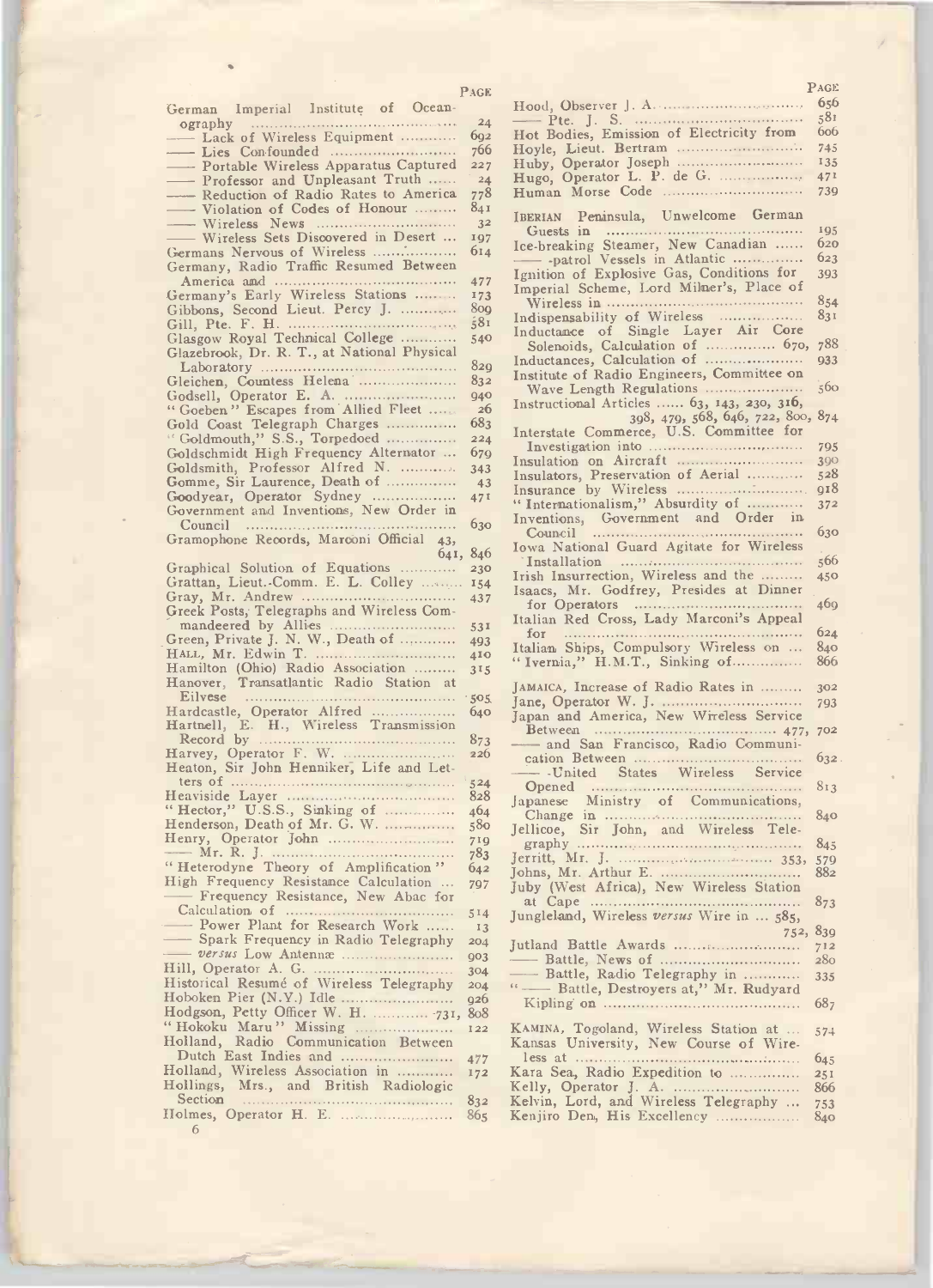| <b>PAGE</b>                                   |                  |                               |
|-----------------------------------------------|------------------|-------------------------------|
|                                               | 897              | Marconi                       |
| -Prof., and Radio Legislation                 | 863              | — Wire                        |
|                                               | 400              | "Mare                         |
| Kilgannon, Operator James                     | 640              | Name                          |
| King Island Radio Station Rates               | 191              | "Marika,                      |
| King's College, London, Provides for Radio    |                  | "Marina                       |
| Research<br>Kinipple, Operator O. S.          | 624              | Marler, 1                     |
|                                               | 721              | Maritime                      |
| Kipling, Mr. Rudyard, Naval Articles by       |                  | 208, :                        |
| 362,                                          | 687              | Marriage                      |
|                                               | 3 <sup>0</sup> 3 | Marshall,                     |
|                                               | 88               | —— Оре                        |
|                                               | 464              | Massachu                      |
|                                               | III              | Tufts <sup>(</sup><br>"Matatu |
| Kut Tragedy, Closing Scenes of                | $283 -$          | Maxim <b>a</b> :              |
|                                               |                  | McEvoy,                       |
| Lady Operators at Towyn Wireless Station      | 677              | McGrath                       |
| Lady's Application for Naval Wireless         |                  | McLachl                       |
|                                               | 453              | McMillar                      |
| "Lanao," S.S., Loss of, Exemplifies           |                  | Medical                       |
|                                               | 701              | Mediterr                      |
|                                               | 927              | $\rightharpoonup$ Ene         |
| Languages, Study of Foreign                   | 333              | Menear,                       |
| "Laurentic," Sinking of the                   | 924              | Merchan                       |
| Leggett, Mr. Sidney Leonard                   | 408              | $\equiv$ Ser                  |
| "Lektrik" Lighting Connections                | 70               | "Mercia                       |
|                                               | 95I              | "Mersey                       |
| Lewington, Warramt Telegraphist S.            | 73<br>712        | Mesopota                      |
| Liberty Statue (N.Y.) Flood-Lighted           | 873              | Messages                      |
| Library Table (see also "Reviews")  69,       |                  | $M$ esseng                    |
| 150, 238, 324, 405, 491, 576, 652, 728, 804,  |                  | Metcalfe                      |
|                                               | 879, 947         | Meteorol                      |
| Lies (German), Confounded                     | 766              | Mexican<br>— Ca               |
| Lifeboats, New Ships' Motor                   | 546              | Plant                         |
| Lighthouses, Wireless on Chinese              | 301              | $-$ Go                        |
| "Light," Young Man's Experience Re-           |                  | Sets fe                       |
|                                               | 777              | — Rai                         |
| Little, Warrant Telegraphist H. T.            | 732              | Meyer,                        |
| Locker-Lampson, Commander, and Russian        |                  | Ocean                         |
| Lodge, Sir Oliver, and Telepathy              | 200              | " Milazo                      |
| Lofthouse, Acting Lieutenant F. S.            | 777<br>$712 -$   | Military                      |
| Lonely Operators in the Seychelles            | 35I              |                               |
| Longitude, Determination of, by Wireless      | 371              | Miller, (<br>Milner,          |
| Low-power Installation, New Marconi           | 438              |                               |
|                                               | 777              | Schem<br>" Minne              |
|                                               | <b>94I</b>       | Minoura                       |
| Lyons School for Disabled Soldiers  477,      | 615              | Model 1                       |
| "MAASHAVEN" Assisted by Mine Sweepers         | 210              | "Moewe                        |
| MacDermid, Operator D. R.                     | 558              | Moncho,                       |
| Maclean, Professor Magnus                     | -7               | " Mongo                       |
| Magnetic Detector Without Clockwork,          |                  | Monrovi                       |
|                                               | 184              | Worki                         |
| - Detector Spring, Repairing a Broken         | 100              | Montene                       |
| "Maloja," S.S., Loss of the  38, 53           |                  | Montgon                       |
| Manchester School of Technology 185, 468, 624 |                  | Montrea                       |
| "Manga Reva," Loss of the                     | 774              | Mooney,                       |
| Marconi Companies and War Loan                | 929              | Moors'                        |
| - International Marine Communication          |                  | Morris,                       |
|                                               | <b>411</b>       | Morse C                       |
| Co., Ltd. 328,<br>Low-power Installation, New | 438              | "Morse                        |
| - Official Gramophone Records43, 641,         | 846              | Motor F                       |
| -Senatore, Promotion of                       | 526              | Moving-                       |
|                                               | 727              | by                            |
| Marconigrams, Article Concerning the          |                  | Moylan,<br>Multi-pl           |
| Marconi's Wireless Telegraph Co., Ltd.,       | 59               | Multiple                      |
|                                               | 417              |                               |
| - Wireless Telegraph Co., Ltd., Report        | 416              | NANCY.                        |
|                                               |                  |                               |

| 97              | Marconi Wireless Tel. Co. of America             | 155            |  |
|-----------------|--------------------------------------------------|----------------|--|
| 63              | - Wireless Tel. Co. of Canada                    | 637            |  |
| OQ.             | "Mare Island" Station, Alteration of             |                |  |
| 40              | Name of                                          | 684            |  |
| 91              |                                                  | 212            |  |
|                 |                                                  | 700            |  |
|                 |                                                  | 055            |  |
| 24              |                                                  |                |  |
| 2I              | Maritime Wireless Telegraphy  38, 120,           |                |  |
|                 | 208, 292, 374, 463, 546, 620, 699, 773, 850, 924 |                |  |
| 87              | Marriage Proposal by Wireless                    | 292            |  |
| 63              | Marshall, Donald<br>Operator E.                  | 242            |  |
| 88              |                                                  | 225            |  |
| 164             | Massachusetts, Wireless Laboratory at            |                |  |
| III             |                                                  | 868.           |  |
| 283-            |                                                  | 622            |  |
|                 |                                                  | $3^{21}$       |  |
| 546             | McEvoy, Chief Petty Officer P.                   | 712            |  |
| 577             |                                                  | 204            |  |
|                 | McLachlan, Mr. N. W., B.Sc.  668,                | 882            |  |
| 453             |                                                  |                |  |
|                 |                                                  | 558            |  |
| 701             |                                                  | 292            |  |
| 927             | Mediterranean, Wireless in the                   | 107            |  |
| 333             | —— Enemy Submarines in <i>marrows</i>            | 3 <sup>2</sup> |  |
| 924             | Menear, Second Air Mechanic J. F.                | 400            |  |
|                 | Merchant Service, Operating in the               | 779            |  |
| 408             |                                                  | 786            |  |
| 70              | "Mercian," Wireless on the                       | 33             |  |
| 95I             | "Mersey," S.S., Sold to Norwegian Owners         | 200            |  |
| 73              | Mesopotamia, Wireless with Troops in             | III            |  |
| 712             | Messages and Records, Some Famous                | 59             |  |
| 873             | Messengers, Marconi Co.'s Classes for            | 521            |  |
|                 | Metcalfe, Sergeant Gilbert                       | 400            |  |
|                 |                                                  | 602            |  |
| 947             | Meteorological Reports by Wireless               |                |  |
| 766             | Mexican Border, Wireless on the                  | 8 <sub>3</sub> |  |
| 546             | - Campaign, General Pershing's Wireless          |                |  |
| 301             |                                                  | 645            |  |
|                 | - Government, Contract for Wireless              |                |  |
|                 |                                                  | 323            |  |
| 777             | - Railways, Military Wireless on                 | 678            |  |
| 732             | Meyer, Dr. Hans (German Institute of             |                |  |
|                 |                                                  | 24             |  |
| 200             | "Milazo," New Bulk Cargo Steamer                 | 464            |  |
| 777             | Military Wireless Telegraphists, Naval and       |                |  |
| $712 -$         |                                                  | 54I, 625       |  |
| 35I             |                                                  | 304            |  |
| 371             | Milner, Lord, Place of Wireless in Imperial      |                |  |
| 438             |                                                  | 854            |  |
| 777             |                                                  | 120            |  |
| 94 <sup>T</sup> | Minoura, His Excellency M. Katsuto               | 840            |  |
| 615             |                                                  | 653            |  |
| 210             | "Moewe" Captures S.S. "Flamenco"                 | 124            |  |
| 558             |                                                  | 400            |  |
|                 | "Mongolia," Mutiny on the                        | 208            |  |
| $\overline{7}$  |                                                  |                |  |
|                 | Monrovia (Liberia) Coast Station Suspends        |                |  |
| 184             | Working                                          | 840            |  |
| 100             | Montenegro and Wireless                          | 31             |  |
| 53              | Montgomery, Operator B. H.                       | 793            |  |
| 624             | Montreal, Marconi Co.'s Training School at       | 591            |  |
| 774             |                                                  | 579            |  |
| 929             | Moors' Raid on the "Eburna"                      | 39             |  |
|                 |                                                  | 883            |  |
| <b>411</b>      | Morse Code, The Human                            | 739            |  |
| 438             |                                                  | 468            |  |
| 846             | Motor Petrol Cruiser, New American               | 620            |  |
| 526             | Moving-Picture Company, Wireless Utilised        |                |  |
| 727             | by                                               | 567            |  |
|                 | Moylan, Operator Thomas                          | 794            |  |
|                 | Multi-phase Radio Transmitters                   | 98             |  |
| 59              |                                                  |                |  |
|                 | Multiple Tuner, Using the                        | 27I            |  |
| 417             |                                                  |                |  |
| 416             |                                                  |                |  |

7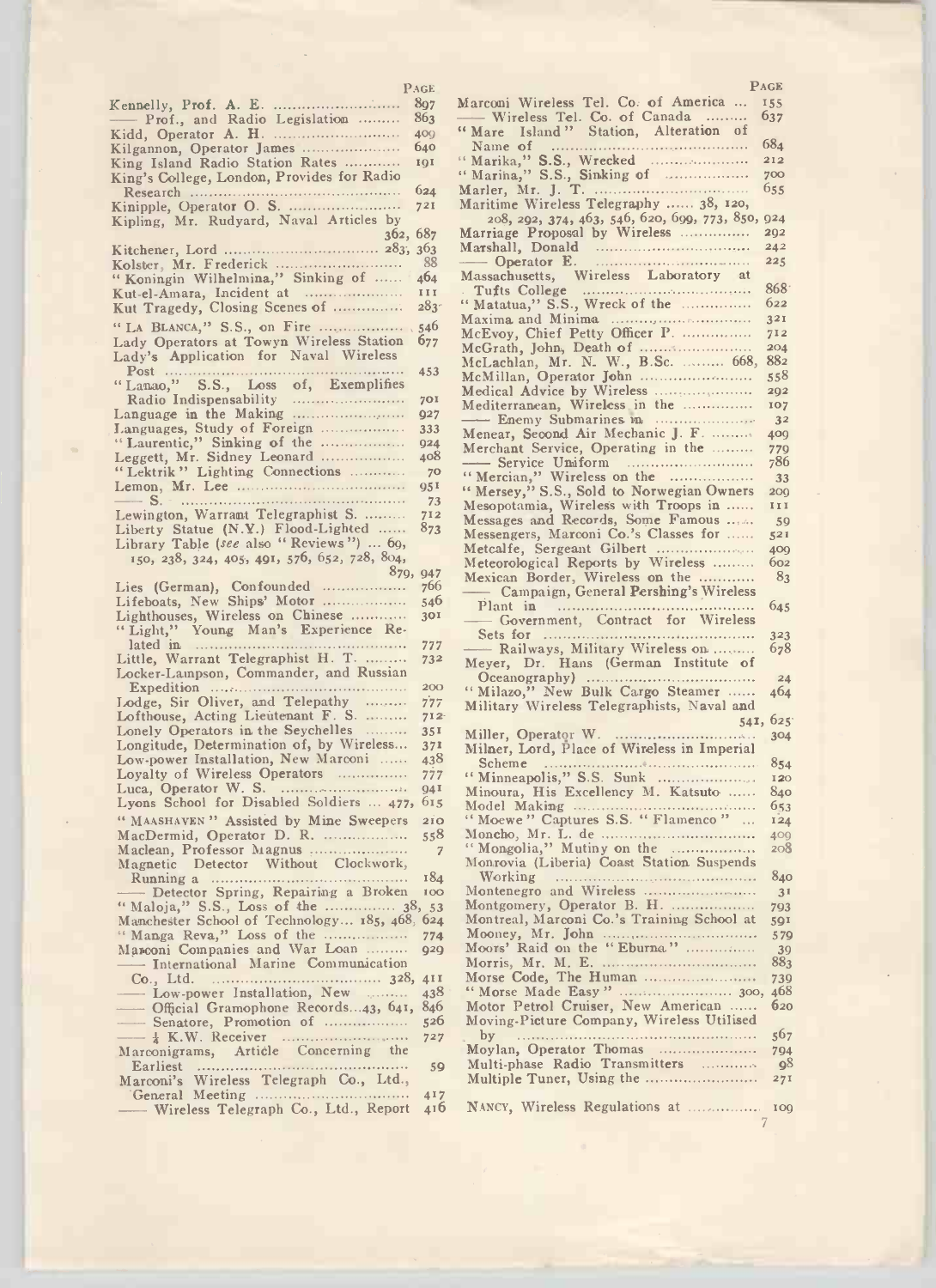|                                                                           | PAGE             |                               |
|---------------------------------------------------------------------------|------------------|-------------------------------|
|                                                                           | 866              | "Parisian                     |
|                                                                           |                  | Parole, B                     |
| Relay Chain                                                               | 796              | Partial F:                    |
| - Amateur Wireless Association, Sum-                                      |                  | Pastimes                      |
|                                                                           | 566              |                               |
| - Electric Signalling Co. v. Atlantic                                     |                  | Patent Re                     |
|                                                                           |                  | Payne, G                      |
|                                                                           | 795              | Perez, Se                     |
| - Physical Laboratory, Dr. Glazebrook                                     | 829              | Personalit                    |
| - Physical Laboratory, War Work of                                        |                  |                               |
|                                                                           | 472              | 88, 1                         |
| Nauen Wireless Station                                                    | 919              | Personal 1                    |
| - Wireless Station at Disposal of                                         |                  | 3 <sup>2</sup> 7              |
|                                                                           | QI2              | Peru (Cao                     |
| Nautical Magazine, Appreciation by                                        | 204              | Peruvian                      |
| Naval and Military Wireless Telegraphists                                 |                  | $Call$ $L_6$                  |
| 54I,                                                                      | 625              | Petrie, O                     |
| Navassa Island, New Wireless Station at                                   | 645              | Phenomen                      |
| Navy, Wireless Recruits for the                                           | 925              | Photograp                     |
|                                                                           | 365              | Pink, Mr.<br>"Pio No          |
|                                                                           | 807              |                               |
|                                                                           | 133              | Pittsburg                     |
|                                                                           | 54               | Planterose                    |
|                                                                           | IO <sub>5</sub>  | Platinum,                     |
| Neutrals, German Treatment of                                             | 703              | $\rm Pocket$ $\cdot$ W        |
| Newfoundland, Wireless on Ships of                                        | 397              | Pohu, Mr                      |
|                                                                           | 474              | Polar Ex                      |
|                                                                           | 947              | "Pollenti                     |
| "New York Herald" Wireless Station                                        |                  | Polygons                      |
| under Naval Supervision                                                   | 872              | Portable                      |
| New York Signal Corps, Parade of                                          | 478              | German                        |
| New Zealand and Samoa, Radio Communi-                                     |                  | Porter, M.                    |
| cation Maintained Between                                                 | 566              | Porter,                       |
|                                                                           | 702              | Hennik                        |
| - Zealand, Resumption of Wireless                                         |                  | Port Isab                     |
|                                                                           | 87I              | Portugal,                     |
|                                                                           | 303              | — Ке-е                        |
|                                                                           | 224              | $1 - 1$                       |
| Nicholson, Commander R. L.                                                | 712              | — Rule                        |
| Night in a Wireless Station                                               | <b>201</b>       | $\overline{\phantom{0}}$ Wire |
|                                                                           | 464              | Portugues                     |
| "Norseman," A Correction                                                  |                  | Postmaste                     |
| Northampton Polytechnic Institute                                         | 54               | Post Offic                    |
| Northcliffe, Lord, Articles in the Press by                               | 540              | Poulsen-A                     |
| Norway, New Radio Station at Bjeereoen                                    | 612<br>871       | Curves                        |
| Norway's Indomitable Spirit Exemplified                                   |                  | Power, C                      |
| Norwegian Reader's Letter                                                 | 766              | Preston S                     |
|                                                                           | 523              | coni R                        |
|                                                                           |                  | Price, Ho                     |
| 371, 462, 540, 623, 703, 777, 853,<br>Noyes, Mr. Alfred, Tales Fighting U | 927              | Priestly,                     |
|                                                                           |                  |                               |
| Boats, by                                                                 | 530              | tion<br>Prince, C             |
| OAKLAND Observatory, U.S.A., Wireless at                                  | 872              | "Princip                      |
|                                                                           | 777              | Principle                     |
|                                                                           | 130              | and Te                        |
| Oil, Test for Moisture in Transformer                                     | 756              |                               |
|                                                                           | 882              | Problem                       |
|                                                                           | 779              |                               |
| Operator's Note Book, From an  201, 767                                   |                  | Progress                      |
| Operators' Notes  19, 100, 184,                                           |                  | Promotio:                     |
| 271, 352, 446, 522, 603, 681, 757, 834                                    |                  | "Prostitu                     |
| "Ophelia," S.S., Bogus Hospital Ship,                                     |                  | Proughte                      |
|                                                                           | 359              | "Proven                       |
|                                                                           | 600              | "Pukaki                       |
| Oscillating Circuit Calculations                                          |                  | Pulling,                      |
|                                                                           | I <sub>2</sub> 8 |                               |
|                                                                           |                  | <b>OUADRILA</b>               |
| Owen, Mr. D., B.A., B.Sc.                                                 | 753              |                               |
| PACIFIC Islands                                                           | 302              | "Queen,                       |
| Pacific, New Wireless Service Across  477,                                | 813              | Quencheo                      |
|                                                                           | 93I              | Audio                         |
| Pain, Mr. C. W., Death of                                                 | 95I              | Questions                     |
|                                                                           | 123              | 33                            |
|                                                                           | 642              | RADIATIO                      |

|                                                                                      | F, VCE          |
|--------------------------------------------------------------------------------------|-----------------|
|                                                                                      | 225             |
| Parole, Breaking of, in Singapore Mutiny                                             | 454             |
|                                                                                      | 479             |
| Pastimes for Operators  42, 76,                                                      |                 |
| 157, 330, 496, 733, 953                                                              |                 |
| Patent Record  74, 241, 495, 548, 629,                                               | 810             |
|                                                                                      | 95I             |
|                                                                                      | 882             |
| Personalities in the "Wireless World" 6,                                             |                 |
|                                                                                      |                 |
|                                                                                      |                 |
|                                                                                      |                 |
|                                                                                      | 840             |
| Peru (Cachendo), New Wireless Station in<br>Peruvian Coast Stations, Modification in |                 |
|                                                                                      | 683             |
|                                                                                      | 13 <sub>0</sub> |
| Phenomena, Asymmetrical Transmission                                                 | 55              |
| Photographs, Wireless Transmission of                                                | 405             |
|                                                                                      | 808             |
|                                                                                      | 850             |
| Pittsburg Patient Uses Wireless Equipment                                            | 517             |
| Planterose, Mr. E. A.                                                                | 808             |
| Platinum, New Substitute for                                                         | 443             |
|                                                                                      | 550             |
|                                                                                      | <b>I53</b>      |
| Polar Exploration, Wireless in                                                       | 832             |
| "Pollentia," S.S., Saving of Crew of  125-126                                        |                 |
|                                                                                      | 800             |
| Portable Wireless Apparatus Captured,                                                |                 |
|                                                                                      | 227             |
|                                                                                      | 95I             |
| Porter, Mrs. Adrian (Biography of                                                    |                 |
|                                                                                      | 524             |
| Port Isabel, Texas, New Wireless Station at                                          | 567             |
| Portugal, Government Wireless Decree                                                 | 358             |
| - Re-establishment of Continental Time                                               |                 |
|                                                                                      | 840             |
|                                                                                      | 302             |
| Rules for Ships Entering Tagus<br>Wireless Communication with Colonies               | 477             |
| Portuguese Magazine, New  372,                                                       | 435             |
| Postmaster-General's Report                                                          | II7             |
| Post Office Amalgamation                                                             | 37I             |
| Poulsen-Arc Generator, Some Characteristic                                           |                 |
|                                                                                      | 713             |
| Power, Operator Arnold                                                               | 793             |
| Preston Scientific Society, New Use of Mar-                                          |                 |
| coni Records at<br>Price, Hon. Lieut. J. W.                                          | 641             |
|                                                                                      | 327             |
| Priestly, Captain, Joins R.E. Wireless Sec-                                          |                 |
|                                                                                      | 927             |
| Prince, Captain C. E.<br>"Principe de Asturias," Sinking of                          | 327             |
|                                                                                      | 200             |
| Principles of Electric Wave Telegraphy                                               |                 |
|                                                                                      | 909             |
|                                                                                      |                 |
| 18,                                                                                  | IO4             |
| Progress of "Wireless World"                                                         | 206             |
|                                                                                      | 644             |
|                                                                                      | 688             |
|                                                                                      | 138             |
|                                                                                      | 40              |
|                                                                                      | 374             |
| Pulling, Flight Sub-Lieutenant                                                       | 800             |
| <b>QUADRILATERALS</b>                                                                | 800             |
| "Queen," S.S., Sinking of                                                            | 609             |
|                                                                                      |                 |
| Quenched Spark Transmitters, Design of<br>Audio Frequency Circuit of                 | 344             |
| Questions and Answers  80, 165, 246,                                                 |                 |
| 333, 424, 501, 582, 659, 736, 811, 884,                                              | 958             |
| RADIATION Simply Calculated  755, 934                                                |                 |
|                                                                                      |                 |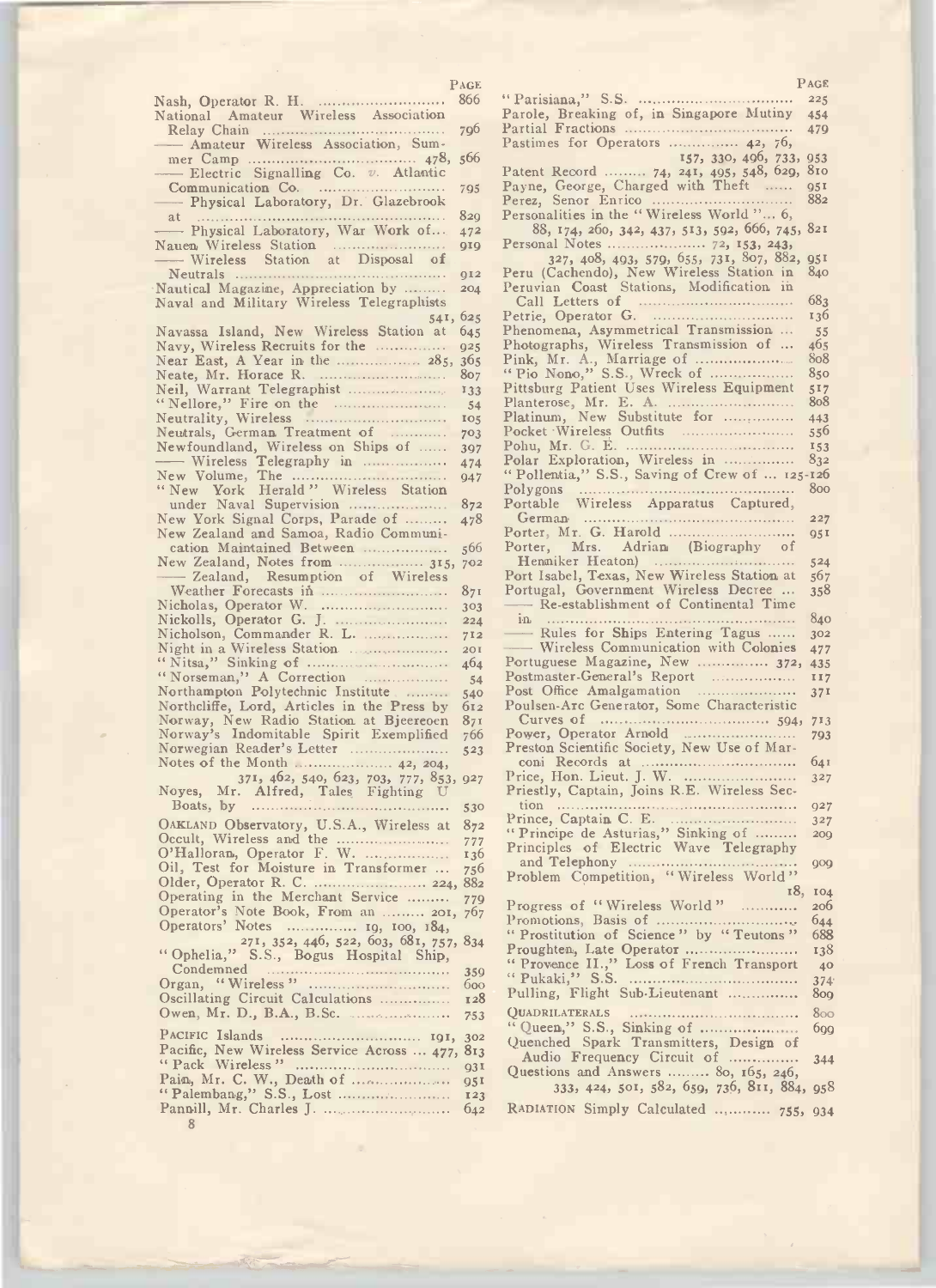| Radio Engineers, New York Institute of    |                  |                                                   | 224             |
|-------------------------------------------|------------------|---------------------------------------------------|-----------------|
| 142, 180, 560                             |                  | Sankey, Captain M. P. H. Riall, C.B.,             |                 |
|                                           | 487              |                                                   | 383             |
| Radio Legislation in United States        | 862              |                                                   | 95I             |
| Radiotelegraphic Expedition to Kara Sea   | 25I              |                                                   | $7^2$           |
| Radiotelegraphy and Jutland Battle        | 338              | Scandinavian Shipbuilding                         | 699             |
|                                           | 268              | Science and Romance in the South Seas             | 29              |
| "Ramos," S.S., Sinks in Gale              | 620              | Secret Wireless and the South Seas                | 2Q              |
| Ranch, Wireless on American               | 718              |                                                   | 58              |
| Raratonga, New Wireless Station for       | 702              | Seychelles, Lonely Operators in the               | 35 <sup>I</sup> |
|                                           | 882              | Shackleton Polar Expedition  375,                 | 832             |
| Re-arming Disabled Soldiers for Battle of |                  |                                                   | 107             |
|                                           | 015              | Share Market Report  23, 101, 185,                |                 |
| Receiver, Telephone, in Wireless Tele-    |                  | 323, 358, 485, 548, 658, 735, 810, 881, 950       |                 |
|                                           | 746              | Shaw, Rev. Father A. J., Death of                 | 731             |
|                                           |                  |                                                   | 225             |
| "Records" (Gramophone), New Use for       |                  |                                                   | 803             |
|                                           | 64I              | Siberian Wireless Station Saved                   | 478             |
| Recreations of a Wireless Operator        | 237              | Signalling Devices, Some Interesting              | <b>I37</b>      |
|                                           | 143              | Silvertop, Commander A. E., Death of              | 494             |
| Relief Ship for Shackleton Expedition     | 375              |                                                   | 73              |
| Research Work, High Power Plant for       | 13               |                                                   | 220             |
| Resistance Calculation, High Frequency    |                  |                                                   | 483             |
|                                           | 514, 797         | Sinclair, Lieutenant Duncan                       | 153             |
| Resistance of Radiotelegraphic Antenna    | 349              | Singapore Mutiny, Allegations in Connec-          |                 |
| Retrospect of Twenty Years of Wireless    | 002              |                                                   | 454             |
| "Revue," Wireless in the                  | 164              |                                                   | 277             |
| Rhodes, Operator Thomas                   | 792              |                                                   | 733             |
| Richmond Horse Show, 1916                 | 182              |                                                   | 039             |
|                                           | 720              |                                                   | 720             |
|                                           |                  |                                                   | QI <sub>0</sub> |
| Rio Grande (Argentina), New Radio Station |                  | "Snowden Range," Stowaway Detected on             | 404             |
|                                           | 189              |                                                   | 923             |
| "Roanoke," Disaster to the                | 463              |                                                   |                 |
|                                           | 4 <sup>2</sup>   | "Soerakarta" Stopped by Submarine                 | 208             |
| "Rockingham," S.S., Answers Distress      |                  | Solenoids, Calculation of Inductance  670, 788    |                 |
|                                           | 773              |                                                   |                 |
|                                           | 133              |                                                   | 210             |
|                                           | 226              | S O S Signal, German Misuse of  841, 845          |                 |
|                                           | 7 <sup>6</sup> 3 | Southern Seas, Some Interesting Investiga-        |                 |
| Romance in Modern Inventions              | 200              |                                                   | 55              |
| Rorke, Temporary Second Lieut. Alexander  | 153              | South Seas and Secret Wireless                    | 20              |
|                                           | 951              | Spain, Non-delivery of Radiograms in              | 102             |
|                                           | 702              | - Telegrams to Austria-Hungary from               | 358             |
| Roumania's Wireless Stations              | 531              |                                                   |                 |
| Royal Engineers. Men Wanted for  130, 785 |                  |                                                   | 540             |
|                                           | 914              | "Sparkington Gapp (Professor) Goes to             |                 |
| Naval Air Service, Wireless in the        | 58               |                                                   | 705             |
| - Naval Air Service Men Ashore            | 35I              | Spark Transmitter, Continuous Waves with          | 903             |
|                                           | 494              | Speech, Wireless Communication of  48,            |                 |
| Russell, Dr. Andrew, on "Lord Kelvin"     | 753              | 90, 210, 305, 385<br>Spencer, Second Air Mechanic |                 |
| "Russell," H.M.S., Strikes Mine           | 212              |                                                   | 580             |
| Russian Air Scouts and Wireless           | 766<br>282       | Springfield, Wireless for State House at          | 227<br>315      |
|                                           |                  |                                                   | 720             |
| - Council of Empire, Lord Mayor's         |                  |                                                   |                 |
| - Expeditionary Force, With the  200      | 327              |                                                   |                 |
| Rutherford College. New Wireless Class at |                  |                                                   | 145             |
|                                           | 778, 853         | Stamford Bridge Military Sports                   | 35 <sup>1</sup> |
|                                           | 72I              | Standard Time in U.S.A., Distribution of          | 678             |
| St. Kilda, Wireless Station on            | 402              |                                                   | 579             |
| "St. Louis," French Schooner, Sunk        | 374              | Static-Coupled Receiving Tuner                    | 13              |
| Sailors' Chivalry Towards Fair Sex        | 853              |                                                   | 883             |
| Saintes Maries-de-la-Mer Radio Station    |                  |                                                   | 559             |
|                                           | 683              | "Strays, Classification and Elimination of"       | 862             |
|                                           | 348              |                                                   | 496             |
| Sanders, Operator Stanley Harold          | 472              | Styles, Lieutenant A. C., Death of                | 732             |
| Sanderson, Petty Officer L. T. N.         | 581              | Submarines, Enemy, in the Mediterranean           | 3 <sup>2</sup>  |
| San Diego Wireless Station, Completion of | 873              |                                                   | 913             |
| San Francisco and Japan, Wireless Com-    |                  |                                                   | 123             |
|                                           |                  | Surgeon Summoned by Wireless                      | 622             |
|                                           |                  |                                                   |                 |

|                 | PAGE             |                                                | PAGE           |  |
|-----------------|------------------|------------------------------------------------|----------------|--|
| te of           |                  |                                                | 224            |  |
| 142, 180,       | 560              | Sankey, Captain M. P. H. Riall, C.B.,          |                |  |
| .               | 487              |                                                | 383            |  |
| 1.1.1.1.1.1.1.1 | 862              |                                                | <b>95I</b>     |  |
| a Sea           | 25I              |                                                | 7 <sup>2</sup> |  |
| <u>Sagara</u>   | 338              | Scandinavian Shipbuilding                      | 699            |  |
| .               | 208              | Science and Romance in the South Seas          | 2Q             |  |
| .               | 620              | Secret Wireless and the South Seas             | 2Q             |  |
| .               | 718              |                                                | 58             |  |
| $or \dots$      |                  | Seychelles, Lonely Operators in the            | 35I            |  |
|                 | 702<br>882       | Shackleton Polar Expedition  375,              | 832            |  |
| .               |                  |                                                | 167            |  |
| attle of        |                  | Share Market Report  23, 101, 185,             |                |  |
| .               | 615              |                                                |                |  |
| ; Tele-         |                  | 323, 358, 485, 548, 658, 735, 810, 881, 950    |                |  |
| .               | 746              | Shaw, Rev. Father A. J., Death of              | 731            |  |
| .               | <b>I3</b>        | "Shenandoah," S.S.                             | 225            |  |
| Jse for         |                  |                                                | 803            |  |
| .               | 64I              | Siberian Wireless Station Saved                | 478            |  |
|                 | 237              | Signalling Devices, Some Interesting           | I37            |  |
| .               | 143              | Silvertop, Commander A. E., Death of           | 494            |  |
| $on \ldots$     | 375              |                                                | 73             |  |
| for             | 13               | "Simla," S.S.                                  | 226            |  |
| aency           |                  |                                                | 483            |  |
| 5I4,            | 797              | Sinclair, Lieutenant Duncan                    | 153            |  |
| tenna           | 349              | Singapore Mutiny, Allegations in Connec-       |                |  |
| reless          | 602              |                                                | 454            |  |
| .               | 164              |                                                | 277            |  |
| .               | 792              |                                                | 733            |  |
| .               | 182              |                                                | $^{639}$       |  |
| .               | 720              |                                                | 720            |  |
| 773,            | 774              | Smuts, General, Strategy of                    | 916            |  |
| Station         |                  | "Snowden Range," Stowaway Detected on          | 404            |  |
| .               | 189              |                                                | 923            |  |
| .               | 4 <sup>6</sup> 3 |                                                |                |  |
| .               | 42               | "Soerakarta" Stopped by Submarine              | 208            |  |
| <b>Distress</b> |                  | Solenoids, Calculation of Inductance  670, 788 |                |  |
| .               |                  | Solomon Islands  192, 872                      |                |  |
| .               | 773<br>133       |                                                | 210            |  |
| .               | 226              | S O S Signal, German Misuse of  841, 845       |                |  |
| .               |                  | Southern Seas, Some Interesting Investiga-     |                |  |
| .               | 703              |                                                | 55             |  |
| exander         | 290              | South Seas and Secret Wireless                 | 20             |  |
|                 | 153              | Spain, Non-delivery of Radiograms in           | 192            |  |
| .<br>.          | 951              | - Telegrams to Austria-Hungary from            | 358            |  |
|                 | 762              |                                                |                |  |
| .               | 531              |                                                |                |  |
| $\cdots$ 130,   | 785              |                                                | 540            |  |
| ities of        | 914              | "Sparkington Gapp (Professor) Goes to          |                |  |
| the $\ldots$    | 58               |                                                | 705            |  |
| re              | 35I              | Spark Transmitter, Continuous Waves with       | 903            |  |
| .               | 494              | Speech, Wireless Communication of  48,         |                |  |
| $1$ vin $"$     | 753              | 90, 216, 305, 385                              |                |  |
| بتدار الدا      | 212              | Spencer, Second Air Mechanic                   | 580            |  |
|                 | 766              |                                                | 227            |  |
|                 | 282              | Springfield, Wireless for State House at       | 315            |  |
| Mayor's         |                  |                                                | 720            |  |
| .               | 327              | $\overline{\phantom{a}}$ Operator H.           | 939            |  |

munication Between 560, 632 Surgeon Summoned by Wireless 622  $\circ$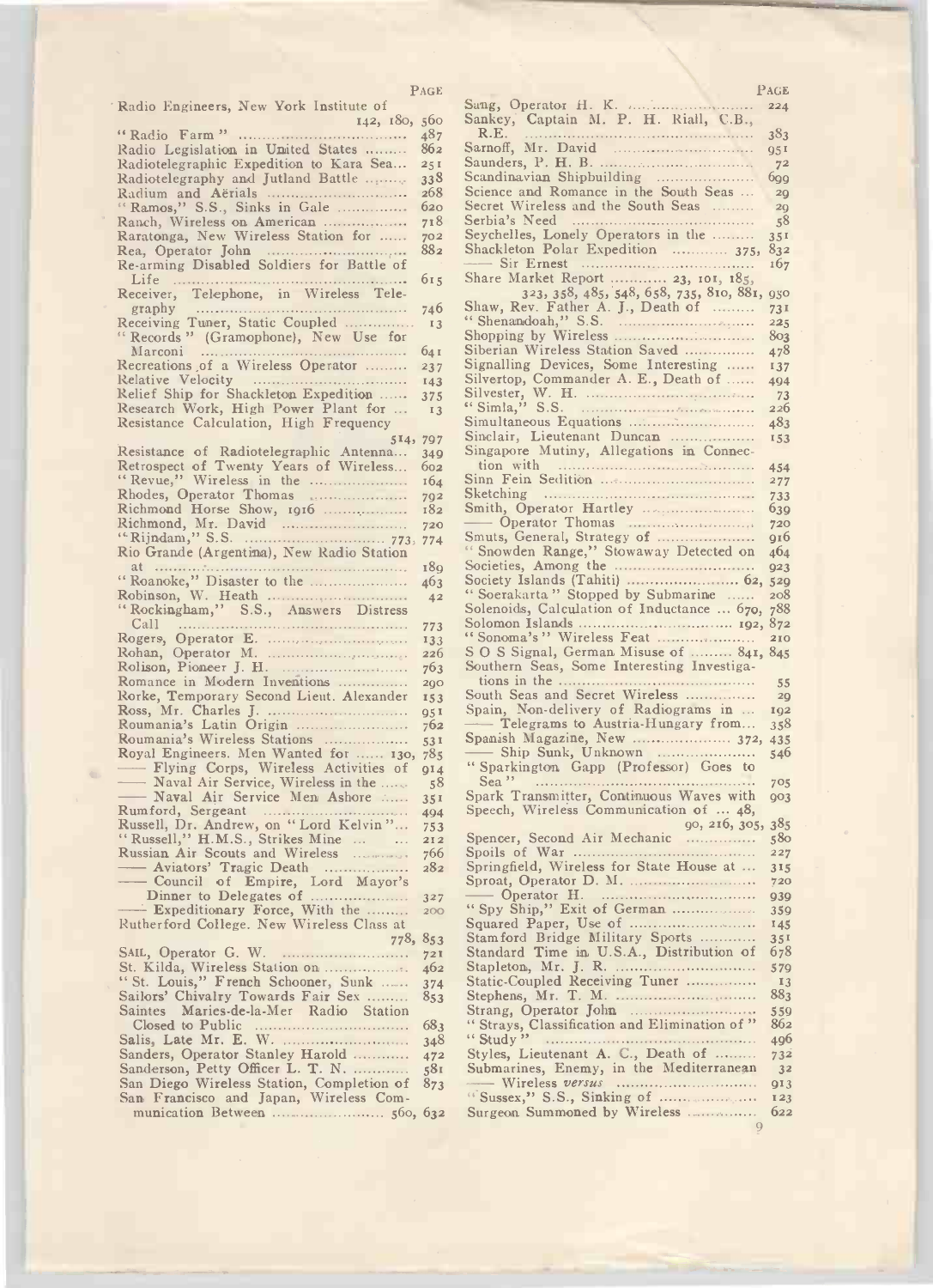|                                                                     | PAGE            |                                         |
|---------------------------------------------------------------------|-----------------|-----------------------------------------|
| Swedish Wireless Stations, Misuse of                                | 645             | United S                                |
|                                                                     | 784             | $-$ State                               |
| TABON (French West Africa) Coast Station                            |                 | $-$ State                               |
| Resumes Working                                                     | 840             | newal o                                 |
|                                                                     | 6 <sub>2</sub>  | —— State                                |
|                                                                     | 940             | Help                                    |
| "Tansan Maru" Propeller Shaft Broken                                | 851             | - State                                 |
| "Tara," S.S., Rescue of Crew of                                     | 205             | mittee (                                |
| Tasmania, Advancement of Time in                                    | 840             | — State<br>$-$ State                    |
|                                                                     | 808             |                                         |
|                                                                     | 807             | Opened<br>$\overline{\phantom{1}}$ Stat |
| Telegraphic Engineering, A Plea for Unifi-                          |                 | $-$ State                               |
|                                                                     | 15              | $-$ State                               |
| Telegraphists, Naval and Military  541,                             | 625             | $-$ State                               |
| Telephone Receiver in Wireless Telegraphy                           | 746             | Bellini-                                |
| -System with Wireless Auxiliary                                     | 313             | — Stat                                  |
| "Telephony, Long Distance," Lectures by                             | 624             | $\overline{\phantom{a}}$ State          |
|                                                                     |                 | by Wi                                   |
| munication of Speech").                                             |                 | $-$ Stat                                |
| - Wireless "With a Vengeance"                                       | 398             | stration                                |
| "Tennessee," U.S.S., Refuses to Enter                               |                 | -Stat                                   |
|                                                                     | 375             | York, \                                 |
|                                                                     | 267             | -- Stat<br>$-$ Stat                     |
|                                                                     | 883             | Chart                                   |
| Thomasson, Mr. Frederick  494,                                      | 655             | —— Stat                                 |
| Thompson, Professor Silvanus, Death of                              | 408             | Stat                                    |
| - Warrant Telegraphist R. J.                                        | 95I             | coni Co                                 |
| Time Signals, Australasian                                          | 887             | Uruguay,                                |
|                                                                     | 275             |                                         |
| - Observations of United States Naval                               | 567             | VACUUM A                                |
| Todd, Commander T. W., U.S.N., New                                  |                 | Valentia                                |
|                                                                     | 580             | Valve, F                                |
| and U.S.A. Radio Legislation                                        | 862             | Patent                                  |
| Torpedo, Wireless-controlled                                        | 26 <sub>0</sub> | Variation                               |
| Towyn Wireless Station, Pioneer Lady                                |                 | Variation                               |
|                                                                     | 677             | rise an<br>Variety o                    |
| Tranquillising Influence of Wireless                                | 766             | Varley,                                 |
| Transformer Oil, Test of Moisture in                                | 756             | Vaudevill                               |
| Transmission Networks, Wireless in                                  | 830             | Vectors                                 |
| - Phenomena, Asymmetrical<br>Transmitter and Receiver for Amateurs, | 55              | "Ventura                                |
|                                                                     | 563             | Victoria (                              |
| Transmitting Key, Handling the                                      | 518             | "Vigilan                                |
| Trans-Pacific Wireless Service, New  477,                           | 702             | "Volturr                                |
| Transport Escapes Submarine                                         | 198             |                                         |
| Trebizond, Russian Wireless at                                      | 283             | WALLER,<br>War Invo                     |
|                                                                     | 646             | $\overline{\phantom{a}}$ Not            |
|                                                                     | 82I             |                                         |
|                                                                     | 121             |                                         |
| Tuft's College, Mass., Radio Laboratory at                          | 868             | $\frac{1}{2}$ , An                      |
| Tugs Equipped with Wireless                                         | 124             | $\frac{1}{\sqrt{2}}$ Sav                |
| Tungsten-Molybdenum Alloy Substitute for                            |                 | <b>Warning</b>                          |
|                                                                     | 443<br>III      | Warrant                                 |
|                                                                     | 656             | mission                                 |
| Turner, G.                                                          | 73              | Warship                                 |
|                                                                     | 389             | Waterma                                 |
|                                                                     |                 | Wave-Le                                 |
| UBIQUITOUS Amateur, The                                             | 27              | $-$ Reg                                 |
| - for Ocean Travel, Unsuitability of                                | 531             | Engine<br>"Wayfa                        |
|                                                                     | 69 I            | munera                                  |
| Unauthorised Wireless at Gisburne, New                              | 473             | Weagant                                 |
| Zealand                                                             | 573             | Weather                                 |
| Unification of Telegraphic Engineering, A                           |                 | Wirele                                  |
|                                                                     | 15              | $ Vai$                                  |
| Uniform, Merchant Service<br>k,                                     | 787             | "Welsh                                  |
| Union-Castle Line, Good Rescue Work by                              | 776             | Wheatsto                                |
| United British Industries Association                               | 462             | White, I                                |
| 10                                                                  |                 |                                         |

| AGE              |                                                                  | <b>PAGE</b>     |  |
|------------------|------------------------------------------------------------------|-----------------|--|
| 645              | United States Army Wireless Car                                  | 245             |  |
| 784              | States Army Wireless Stations                                    | 938             |  |
|                  | -States Bureau of Navigation, Re-                                |                 |  |
|                  |                                                                  |                 |  |
| 840              |                                                                  | 529             |  |
| 62               | -States Forest Service, Wireless to                              |                 |  |
|                  |                                                                  | 943             |  |
| 940              | -States, Interstate Commerce, Com-                               |                 |  |
| 851              |                                                                  |                 |  |
| 205              |                                                                  | 795             |  |
| 840              | -States, Electrical Exports of                                   | 397             |  |
|                  | - States - Japan Wireless Service                                |                 |  |
| 808              |                                                                  | 813.            |  |
| 807              | -States-Harlan-Louisville Service                                | 397             |  |
|                  |                                                                  |                 |  |
| <b>I</b> 5       | - States Naval Radio Service                                     | 529.            |  |
| 625              | States Naval Warning                                             | 478.            |  |
|                  | -States, North Truro Station, New                                |                 |  |
| 746              | Bellimi-Tosi Direction Finder at                                 | 397             |  |
| 313              |                                                                  | 315.            |  |
|                  |                                                                  |                 |  |
| 624              | -States, Philadelphia Exposition Opened                          |                 |  |
|                  |                                                                  | 398.            |  |
|                  | -States, Washington, Radio Demon-                                |                 |  |
|                  |                                                                  | 398             |  |
| 398              | -States, Police Headquarters, New                                |                 |  |
|                  |                                                                  |                 |  |
| 375              |                                                                  | $39 -$          |  |
| 267              | - States, Radio Stations of the                                  | 397.            |  |
| 883              | -States, Radio Service Communication                             |                 |  |
|                  |                                                                  | 102             |  |
| 655              |                                                                  | 2Q.             |  |
| 408              | States, Wireless Amateurs in<br>States Government, American Mar- |                 |  |
| 951              |                                                                  | 642.            |  |
| 887              | coni Company Files Suit Against                                  |                 |  |
| 275              | Uruguay, Erection of Wireless Station                            | 62              |  |
|                  |                                                                  |                 |  |
|                  | VACUUM Ampère Gauge, Marconi                                     | 822.            |  |
| 567              | Valentia Wireless Station, Theft from                            | 204             |  |
|                  | Valve, Fleming, versus De Forest Audion                          |                 |  |
| 580              |                                                                  | 643.            |  |
| 862              |                                                                  |                 |  |
| 200              | Variation in Wireless Signals                                    | 181             |  |
|                  | Variations, Atmospheric Electrical, at Sun-                      |                 |  |
|                  |                                                                  | 267             |  |
| 677              | Variety of "Notes" Heard by Operators                            | <b>610</b>      |  |
| 766              |                                                                  | 226.            |  |
| 756              |                                                                  |                 |  |
| 830              | Vaudeville, Wireless in Drama and                                | 43.             |  |
| 55               |                                                                  | 63.             |  |
|                  |                                                                  | 294             |  |
|                  | Victoria (Australia), Wireless Institute of                      | 923             |  |
| 563              | "Vigilant," Salvage of                                           | 925             |  |
| 518              | "Volturno" Disaster                                              | 38 <sup>°</sup> |  |
| 702              |                                                                  |                 |  |
| 198              |                                                                  |                 |  |
| 283              | WALLER, Capt. R. C. S.                                           | 7I2             |  |
|                  |                                                                  | 52              |  |
| 646              | - Notes  31, 199, 283, 363, 454, 614,                            |                 |  |
| 82I              | 692, 766,                                                        | 845             |  |
| <b>I2I</b>       | -, American Preparedness in Event of                             | $5^{64}$        |  |
| 868              | - Loan, Marconi Companies and                                    |                 |  |
| 124              |                                                                  | $929 -$         |  |
|                  | Savings Association, Marconi                                     | 434             |  |
|                  |                                                                  | 198             |  |
| 443              | Warrant Telegraphists, Promotion to Com-                         |                 |  |
| ш                |                                                                  | 43              |  |
| 0 <sub>5</sub> 6 |                                                                  | 454.            |  |
| 73               | Waterman, Lance-Corpl. W. A.                                     | 580             |  |
| 389              |                                                                  |                 |  |
|                  | Wave-Length Calculations                                         | 856             |  |
| 27               | - Regulations (see Institute of Radio                            |                 |  |
| 531              |                                                                  | $560 -$         |  |
| 69 I             | "Wayfarer," S.S., Claim for Salvage Re-                          |                 |  |
| 473              |                                                                  | 294             |  |
|                  |                                                                  |                 |  |
|                  |                                                                  | 513             |  |
| 573              | Weather Bureau (U.S.) Light Vessels,                             |                 |  |
|                  |                                                                  | 567             |  |
| 15               | -Vagaries Attributed to Wireless                                 | 462             |  |
| 787              | "Welsh Prince," S.S., Saving of Crew of                          | 776             |  |
| 770              | Wheatstone Network, Resistance of                                | 944             |  |
|                  | White, Lieut. Bernard C. de B.  408,                             | 731             |  |
| 462              |                                                                  |                 |  |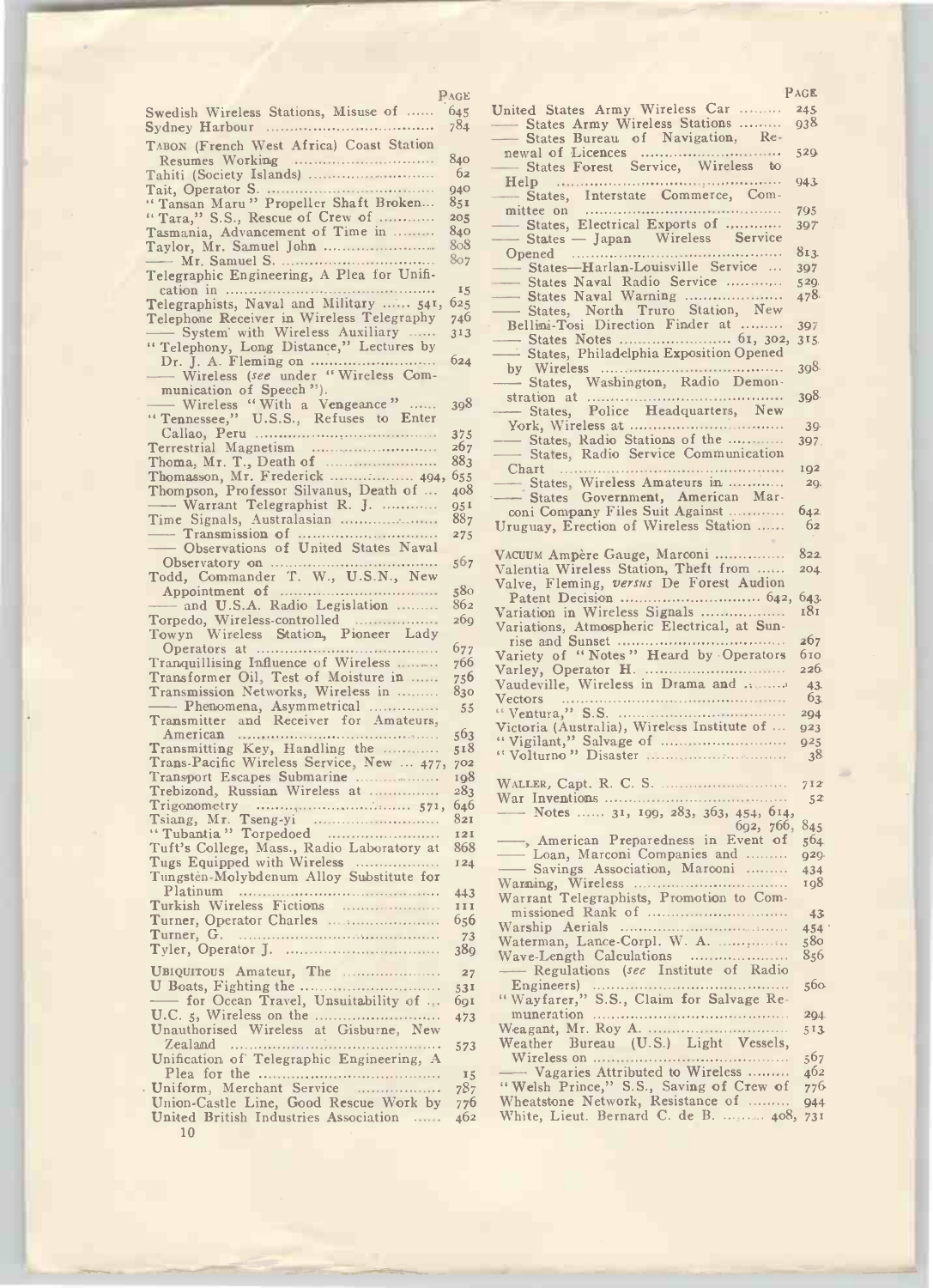|                                                                           | L'AGE           |                                                                                                                                                                                                                                                                                                                                                     |
|---------------------------------------------------------------------------|-----------------|-----------------------------------------------------------------------------------------------------------------------------------------------------------------------------------------------------------------------------------------------------------------------------------------------------------------------------------------------------|
|                                                                           | 645             | Wireles                                                                                                                                                                                                                                                                                                                                             |
|                                                                           |                 |                                                                                                                                                                                                                                                                                                                                                     |
|                                                                           | 775             | $\rightharpoonup$ P                                                                                                                                                                                                                                                                                                                                 |
|                                                                           |                 | $-$ Se<br>$-$ Se                                                                                                                                                                                                                                                                                                                                    |
|                                                                           | 60 <sub>2</sub> | $\frac{1}{\sqrt{2}}$ St                                                                                                                                                                                                                                                                                                                             |
|                                                                           | 73<br>410       | $\overline{\phantom{a}}$ Si                                                                                                                                                                                                                                                                                                                         |
| Williamson, Capt., Marriage of<br>Wilson, President, Informed by Wireless |                 | $\equiv$ St                                                                                                                                                                                                                                                                                                                                         |
|                                                                           | 873             | $-$ St                                                                                                                                                                                                                                                                                                                                              |
| $\overline{\phantom{m}}$ , W. B., Internment of                           | 655             | $-$ St                                                                                                                                                                                                                                                                                                                                              |
| Winterbottom, Mr. W. A.                                                   | 883             | $\equiv$ Si                                                                                                                                                                                                                                                                                                                                         |
| Wireless Activities in Royal Flying Corps                                 | QI4             | $\overline{\phantom{0}}$                                                                                                                                                                                                                                                                                                                            |
| - Amateurs in United States                                               | 27              | Book                                                                                                                                                                                                                                                                                                                                                |
|                                                                           | 108             | $\overline{\phantom{a}}$                                                                                                                                                                                                                                                                                                                            |
| - Apparatus, Hints on Keeping, in Good                                    |                 | $\overline{\phantom{0}}$ T                                                                                                                                                                                                                                                                                                                          |
| Condition                                                                 | IQ              |                                                                                                                                                                                                                                                                                                                                                     |
|                                                                           |                 | $-$ T                                                                                                                                                                                                                                                                                                                                               |
|                                                                           | 70I             | $\overline{\phantom{a}}$ Ti                                                                                                                                                                                                                                                                                                                         |
| - Association in Holland                                                  | 172             | $ ve$                                                                                                                                                                                                                                                                                                                                               |
| -at Gisborne, New Zealand, Unauthor-                                      |                 | $ ve$<br>$-$ W                                                                                                                                                                                                                                                                                                                                      |
|                                                                           | 573             | $-$ W                                                                                                                                                                                                                                                                                                                                               |
| - Auxiliary, Telephone System with                                        | 245<br>313      | $\frac{1}{\sqrt{2}}$                                                                                                                                                                                                                                                                                                                                |
|                                                                           | 106             | $\frac{1}{\sqrt{2}}$                                                                                                                                                                                                                                                                                                                                |
|                                                                           | 44              | sult                                                                                                                                                                                                                                                                                                                                                |
|                                                                           | 3 <sup>2</sup>  | $\begin{picture}(20,20) \put(0,0){\line(1,0){10}} \put(15,0){\line(1,0){10}} \put(15,0){\line(1,0){10}} \put(15,0){\line(1,0){10}} \put(15,0){\line(1,0){10}} \put(15,0){\line(1,0){10}} \put(15,0){\line(1,0){10}} \put(15,0){\line(1,0){10}} \put(15,0){\line(1,0){10}} \put(15,0){\line(1,0){10}} \put(15,0){\line(1,0){10}} \put(15,0){\line(1$ |
| - Communication of Speech  47, 91,                                        |                 | Women                                                                                                                                                                                                                                                                                                                                               |
| 216, 305,                                                                 | 385             | Woolle                                                                                                                                                                                                                                                                                                                                              |
| - Controlled Torpedo and Boat                                             | 26q             | Wyllie,                                                                                                                                                                                                                                                                                                                                             |
| "- Dog," Familiarity of                                                   | Q27             |                                                                                                                                                                                                                                                                                                                                                     |
| - Equipment, German Lack of                                               | <b>692</b>      | YAGI, I                                                                                                                                                                                                                                                                                                                                             |
|                                                                           | 928             | "Year                                                                                                                                                                                                                                                                                                                                               |
| -, German Misapplication of                                               | 688             | Teler                                                                                                                                                                                                                                                                                                                                               |
| - in Drama and Vaudeville                                                 | 4 <sup>2</sup>  | "Year                                                                                                                                                                                                                                                                                                                                               |
| in Newfoundland                                                           | 474             | Yerba<br>"Yonn                                                                                                                                                                                                                                                                                                                                      |
| - in Royal Naval Air Service<br>-, King Constantine Employs               | 58<br>849       | Young,                                                                                                                                                                                                                                                                                                                                              |
|                                                                           | 855             |                                                                                                                                                                                                                                                                                                                                                     |
|                                                                           | 427             | ZANZIB.                                                                                                                                                                                                                                                                                                                                             |
|                                                                           | 32              | Zennec                                                                                                                                                                                                                                                                                                                                              |
| - on the Mexican Border                                                   | 83              | of)                                                                                                                                                                                                                                                                                                                                                 |
|                                                                           | 196             | Zeppeli                                                                                                                                                                                                                                                                                                                                             |
|                                                                           | 4 <sup>2</sup>  | $ W$                                                                                                                                                                                                                                                                                                                                                |
|                                                                           |                 |                                                                                                                                                                                                                                                                                                                                                     |

|                                                                  | PAGE            |  |  |
|------------------------------------------------------------------|-----------------|--|--|
|                                                                  | 200             |  |  |
| $"$ Pickles"                                                     | 205             |  |  |
| - Precautions in United States                                   | 200             |  |  |
|                                                                  | $\blacksquare$  |  |  |
| -Sets Discovered in Desert, German                               | <b>107</b>      |  |  |
|                                                                  | 827             |  |  |
|                                                                  | 846             |  |  |
| Station, Outline of Design of                                    | 898             |  |  |
| -Stations, Germany's Early                                       | 173             |  |  |
| -Students Impugned                                               | 853             |  |  |
| -Summons Physician                                               | 873             |  |  |
| - Telegraphy and Telephony, Year                                 |                 |  |  |
|                                                                  | 186             |  |  |
| - Telegraphy, Historical Résumé of                               | 204             |  |  |
| Telegraphy in the War  24, 105,                                  |                 |  |  |
| 193, 280, 359, 450, 530, 610, 687, 762, 841                      |                 |  |  |
| - Telephony "With a Vengeance"                                   | 308             |  |  |
| Transmission Problems                                            | Q <sub>7</sub>  |  |  |
| versus Submarines                                                | 913             |  |  |
| versus Wire in Jungleland  585, 752,                             | 839             |  |  |
| - War Traps, S.S. "America" and                                  | 25              |  |  |
| "- World," Important Changes in the                              | 79              |  |  |
| "- World" Problem Competition Re-                                | 42              |  |  |
|                                                                  | 18              |  |  |
| "- World," Progress of                                           | 206             |  |  |
|                                                                  | Q <sub>28</sub> |  |  |
| Woolley, Late Operator Leonard                                   | 303             |  |  |
|                                                                  | 656             |  |  |
|                                                                  |                 |  |  |
| YAGI, Prof. Hidetsugu                                            | 404             |  |  |
| "Year Book of Wireless Telegraphy and                            |                 |  |  |
|                                                                  | 186             |  |  |
| "Year in the Near East"  285,                                    | 365             |  |  |
| Yerba Buena Island Wireless Station                              | 478             |  |  |
|                                                                  | 220             |  |  |
|                                                                  | 940             |  |  |
|                                                                  |                 |  |  |
| ZANZIBAR, Incidents at<br>Zenneck: "Wireless Telegraphy" (Review | 535             |  |  |
| of).                                                             | 2I              |  |  |
| Zeppelin, Scouting by Armour                                     | 3 <sub>1</sub>  |  |  |
|                                                                  | 703             |  |  |
|                                                                  |                 |  |  |

#### AUTHORS

|                                            | Marchai  |
|--------------------------------------------|----------|
| 044                                        | Martin.  |
|                                            | McLach   |
|                                            | Micklan  |
| Coursey, Philip R.  47, 102, 216, 305, 788 | Nottage  |
|                                            | "Periko  |
|                                            | Perkins. |
|                                            | Platt, V |
|                                            | Pope, F  |
| Harris, Percy W.  157, 285, 487, 705       | Purser,  |
| Howe, Prof. G. W. O., D.Sc.  549, 633      | "Redax   |
|                                            | Tarasof  |
|                                            | Walton.  |
|                                            | Ward,    |
| Lowey, Samuel  128, 797, 942               | Weinbe   |
|                                            |          |

| 514 |                                               |     |
|-----|-----------------------------------------------|-----|
| 044 |                                               | 465 |
| 767 |                                               |     |
| 887 |                                               | 730 |
| 788 |                                               |     |
| 184 |                                               |     |
| 535 |                                               |     |
| 300 |                                               |     |
| 21  |                                               |     |
| 705 |                                               | 75  |
|     |                                               |     |
| 633 |                                               |     |
| 898 |                                               | 251 |
| 278 |                                               | 406 |
| 935 | Ward, H. J. B., B.A.  524, 543, 615, 625, 790 |     |
| 942 |                                               |     |
|     |                                               |     |

 $11\,$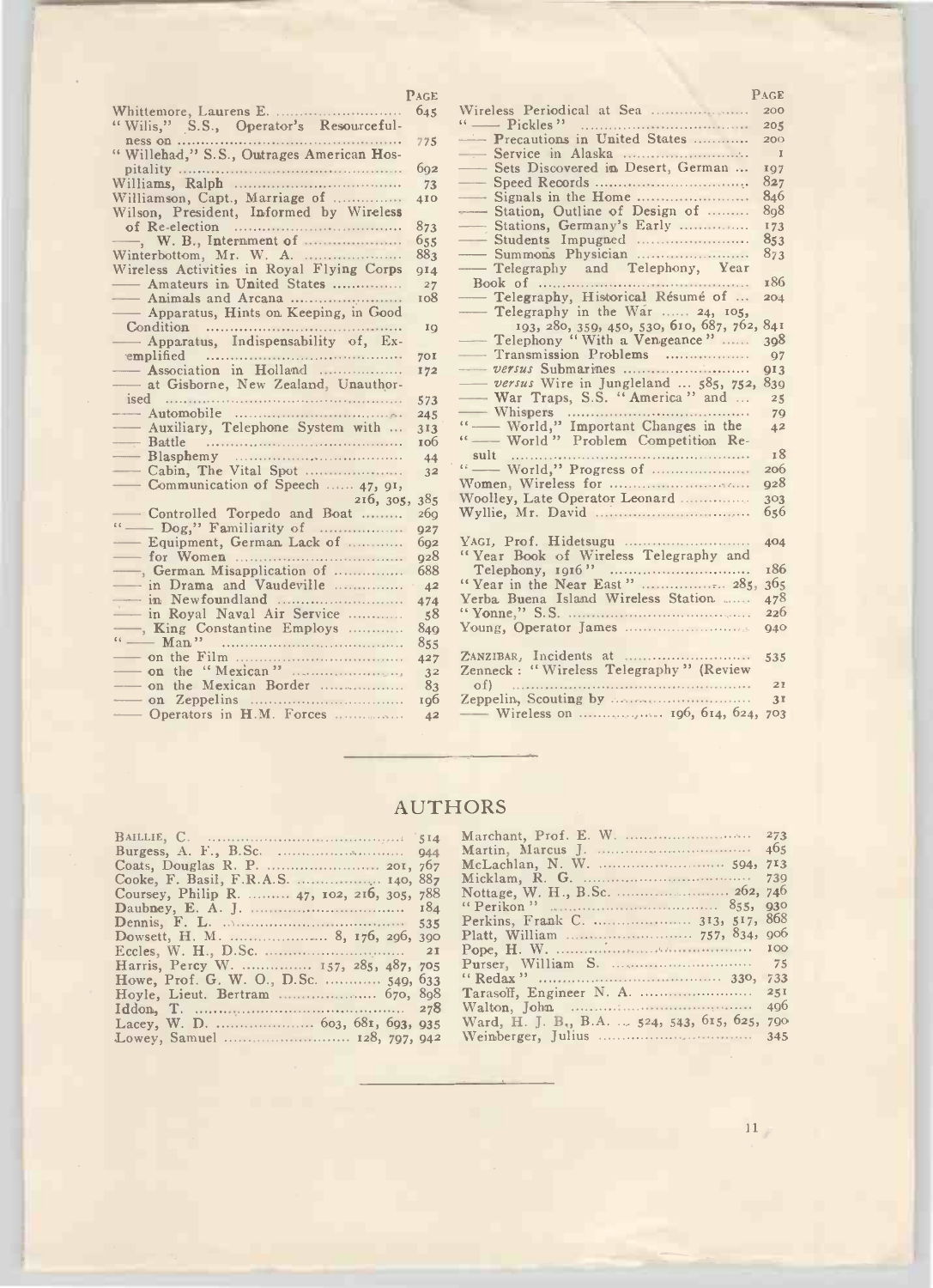#### REVIEWS

|                                                                                                                                                                                                                                                                                                                                                                                                                                                                                                                                                                    | a ave           |                 |
|--------------------------------------------------------------------------------------------------------------------------------------------------------------------------------------------------------------------------------------------------------------------------------------------------------------------------------------------------------------------------------------------------------------------------------------------------------------------------------------------------------------------------------------------------------------------|-----------------|-----------------|
|                                                                                                                                                                                                                                                                                                                                                                                                                                                                                                                                                                    | 492             | (年下)            |
|                                                                                                                                                                                                                                                                                                                                                                                                                                                                                                                                                                    | 71              | " Ga            |
|                                                                                                                                                                                                                                                                                                                                                                                                                                                                                                                                                                    | 577             | "H              |
|                                                                                                                                                                                                                                                                                                                                                                                                                                                                                                                                                                    |                 |                 |
|                                                                                                                                                                                                                                                                                                                                                                                                                                                                                                                                                                    | 40I             | $L_{\epsilon}$  |
|                                                                                                                                                                                                                                                                                                                                                                                                                                                                                                                                                                    | 150             | "Hi             |
| "Air War : How to Wage it"                                                                                                                                                                                                                                                                                                                                                                                                                                                                                                                                         | 326             | fo              |
| " Alternating Current Working, Elementary                                                                                                                                                                                                                                                                                                                                                                                                                                                                                                                          |                 | <sup>64</sup> H |
|                                                                                                                                                                                                                                                                                                                                                                                                                                                                                                                                                                    | 152             | $_{\rm fr}$     |
|                                                                                                                                                                                                                                                                                                                                                                                                                                                                                                                                                                    |                 | $($ Ita         |
|                                                                                                                                                                                                                                                                                                                                                                                                                                                                                                                                                                    |                 | "Le             |
|                                                                                                                                                                                                                                                                                                                                                                                                                                                                                                                                                                    | 492             |                 |
| "- Currents, Treatise on Theory of"                                                                                                                                                                                                                                                                                                                                                                                                                                                                                                                                | 730             | $``$ Lc         |
| "Analysis of Electrical and Optical Wave                                                                                                                                                                                                                                                                                                                                                                                                                                                                                                                           |                 | М               |
|                                                                                                                                                                                                                                                                                                                                                                                                                                                                                                                                                                    | 152             | " M             |
|                                                                                                                                                                                                                                                                                                                                                                                                                                                                                                                                                                    | 653             | " M             |
| "-of Electrical Engineering for Stu-                                                                                                                                                                                                                                                                                                                                                                                                                                                                                                                               |                 | B <sub>0</sub>  |
|                                                                                                                                                                                                                                                                                                                                                                                                                                                                                                                                                                    | 407             | " M             |
| " Atmospheric Circulation and Radiation"                                                                                                                                                                                                                                                                                                                                                                                                                                                                                                                           | 406             | " M             |
|                                                                                                                                                                                                                                                                                                                                                                                                                                                                                                                                                                    |                 | Er              |
|                                                                                                                                                                                                                                                                                                                                                                                                                                                                                                                                                                    | 405             |                 |
| "Borderer, The"<br>"Boy Electrician"                                                                                                                                                                                                                                                                                                                                                                                                                                                                                                                               | 151             | $\sim N$        |
|                                                                                                                                                                                                                                                                                                                                                                                                                                                                                                                                                                    | 88 <sub>I</sub> | $\frac{1}{N}$   |
| "Continuous and Alternating Current                                                                                                                                                                                                                                                                                                                                                                                                                                                                                                                                |                 | $\lq\lq$ Pl     |
|                                                                                                                                                                                                                                                                                                                                                                                                                                                                                                                                                                    | бот             | "P              |
|                                                                                                                                                                                                                                                                                                                                                                                                                                                                                                                                                                    | 273             | $\{G, P\}$      |
| "'Dreams, What they are and what they                                                                                                                                                                                                                                                                                                                                                                                                                                                                                                                              |                 | <sup>"</sup> P. |
| mean"                                                                                                                                                                                                                                                                                                                                                                                                                                                                                                                                                              |                 | $($ R           |
|                                                                                                                                                                                                                                                                                                                                                                                                                                                                                                                                                                    | 730             | 66 Rt           |
|                                                                                                                                                                                                                                                                                                                                                                                                                                                                                                                                                                    |                 | "Se             |
|                                                                                                                                                                                                                                                                                                                                                                                                                                                                                                                                                                    | 720             |                 |
| "Electrical Apparatus Making for Be-                                                                                                                                                                                                                                                                                                                                                                                                                                                                                                                               |                 | " Sp            |
| ginners" (Communication of the Practical Engineer")                                                                                                                                                                                                                                                                                                                                                                                                                                                                                                                | 577             | " Sp            |
|                                                                                                                                                                                                                                                                                                                                                                                                                                                                                                                                                                    | 948             | 55              |
| "Electricity and Magnetism, Elementary                                                                                                                                                                                                                                                                                                                                                                                                                                                                                                                             |                 | " Su            |
| Lessons in"                                                                                                                                                                                                                                                                                                                                                                                                                                                                                                                                                        | 324             | 45              |
|                                                                                                                                                                                                                                                                                                                                                                                                                                                                                                                                                                    |                 | $"$ Te          |
|                                                                                                                                                                                                                                                                                                                                                                                                                                                                                                                                                                    | 354<br>880      | $\epsilon$      |
| "Engineering Drawing, Elements of"                                                                                                                                                                                                                                                                                                                                                                                                                                                                                                                                 |                 |                 |
|                                                                                                                                                                                                                                                                                                                                                                                                                                                                                                                                                                    | 405             | A <sub>1</sub>  |
| "English-French Commercial Correspond-                                                                                                                                                                                                                                                                                                                                                                                                                                                                                                                             |                 | "TI             |
|                                                                                                                                                                                                                                                                                                                                                                                                                                                                                                                                                                    | 653             | " W             |
| ence" Lurope, The Heart of"                                                                                                                                                                                                                                                                                                                                                                                                                                                                                                                                        | 40I             | "W              |
|                                                                                                                                                                                                                                                                                                                                                                                                                                                                                                                                                                    | 152             | (E)             |
|                                                                                                                                                                                                                                                                                                                                                                                                                                                                                                                                                                    | 652             | 56              |
| " Experimental Physics"<br>" Wireless Station"<br>" Fleets of the World"                                                                                                                                                                                                                                                                                                                                                                                                                                                                                           | 576             | B <sub>0</sub>  |
| "Flying Machine from Engineering Stand-                                                                                                                                                                                                                                                                                                                                                                                                                                                                                                                            |                 |                 |
|                                                                                                                                                                                                                                                                                                                                                                                                                                                                                                                                                                    |                 |                 |
| point"<br>$\begin{minipage}{0.5\textwidth} \begin{minipage}{0.5\textwidth} \centering \begin{minipage}{0.5\textwidth} \centering \end{minipage} \begin{minipage}{0.5\textwidth} \centering \begin{minipage}{0.5\textwidth} \centering \end{minipage} \end{minipage} \begin{minipage}{0.5\textwidth} \centering \begin{minipage}{0.5\textwidth} \centering \end{minipage} \end{minipage} \begin{minipage}{0.5\textwidth} \centering \begin{minipage}{0.5\textwidth} \centering \end{minipage} \end{minipage} \begin{minipage}{0.5\textwidth} \centering \begin{min$ | 949             |                 |

| PAGE |                                          | PAGE       |  |
|------|------------------------------------------|------------|--|
| 492  |                                          | 576        |  |
| 71   |                                          | 728        |  |
|      |                                          |            |  |
| 577  |                                          | 524        |  |
| 491  | "High Pressure Transformers, Directions  |            |  |
| 150  |                                          |            |  |
| 326  |                                          | 238        |  |
|      | "Hot Bodies, Emission of Electricity     |            |  |
| 152  | from <sup>''</sup>                       | 606        |  |
|      | "Italian Grammar, Self Taught"           | 653        |  |
| 492  | "Lettrik Lighting Connections"           | 70         |  |
| 730  | "Low Pressure Transformers, How to       |            |  |
|      | Make"                                    | 804        |  |
| 152  | "Marconi Students, Final Digest for"     | 804        |  |
| 653  | "Magnetism and Electricity, Intermediate |            |  |
|      |                                          | 577        |  |
| 407  |                                          | 240        |  |
| 406  | "Mechamical Pocket Book: Practical       |            |  |
| 405  |                                          | 948        |  |
| 15I  |                                          | 654        |  |
| 881  | "Nozioni Elementari di Radiotelegrafia"  | 407        |  |
|      | "Photographic Almanac, British Journal"  | 6a         |  |
| бот  | "Photographs, Wireless Transmission of"  | 465        |  |
|      | "Physics, Manual of Practical"           | 730        |  |
| 273  | "P. J. Davenant, Education of Mr."       | 406        |  |
|      | "Radiotelegraphy, Zenneck's Book on"     | 2I         |  |
| 730  | "Russia, Aerial" (Roustam-Bek)           | 654        |  |
|      |                                          |            |  |
| 720  |                                          | 949<br>880 |  |
|      | "Spon's Electrical Pocket Book"          |            |  |
| 577  | "Spy Hunter" (Le Queux)                  | 238        |  |
| 948  | "Submarines" (Talbot)                    | 150        |  |
|      |                                          | 728        |  |
| 324  | "Synchronous Signalling in Navigation"   | 447        |  |
| 354  |                                          | 837        |  |
| 880  | "-and Telephony, Questions and           |            |  |
| 405  |                                          | 407        |  |
|      | "Theosophy, Outline of"                  | 870        |  |
| 653  | "West Indies, Map of the"                | 576        |  |
| 40I  | "Wireless Telegraphy and Telephony"      |            |  |
| 152  | (Eccles)                                 | 239        |  |
| 652  | "- Telegraphy and Telephony, Year        |            |  |
| 576  |                                          | 325        |  |
|      |                                          |            |  |

#### PORTRAITS

| 133                          | 939                                                                                                                                          |
|------------------------------|----------------------------------------------------------------------------------------------------------------------------------------------|
| 592                          | 134                                                                                                                                          |
| 783                          | 71Q                                                                                                                                          |
| 136                          | 133                                                                                                                                          |
| 882                          | 225                                                                                                                                          |
| 700                          | 400                                                                                                                                          |
| Q4I                          | 243                                                                                                                                          |
| I74                          | 134                                                                                                                                          |
| 865                          | $Q_4$                                                                                                                                        |
| 242                          | 340                                                                                                                                          |
| 410                          | Q2Q                                                                                                                                          |
| 702                          | 04I                                                                                                                                          |
| 866                          | 303                                                                                                                                          |
| 72                           | 7.31                                                                                                                                         |
| Chick, Operator Owen<br>388  | 53                                                                                                                                           |
| 702                          | 040                                                                                                                                          |
| Cobham, Inspector A.<br>630  | 040                                                                                                                                          |
| Cochrane, Operator D.<br>867 | 342                                                                                                                                          |
| 260                          |                                                                                                                                              |
|                              |                                                                                                                                              |
|                              | Crichton, Operator J. W.<br>Demont, Monsieur Réné<br>Elwis, Leading Telegraphist Arthur<br>Estrada, Miss Maria Dolores<br>Geary, Operator J. |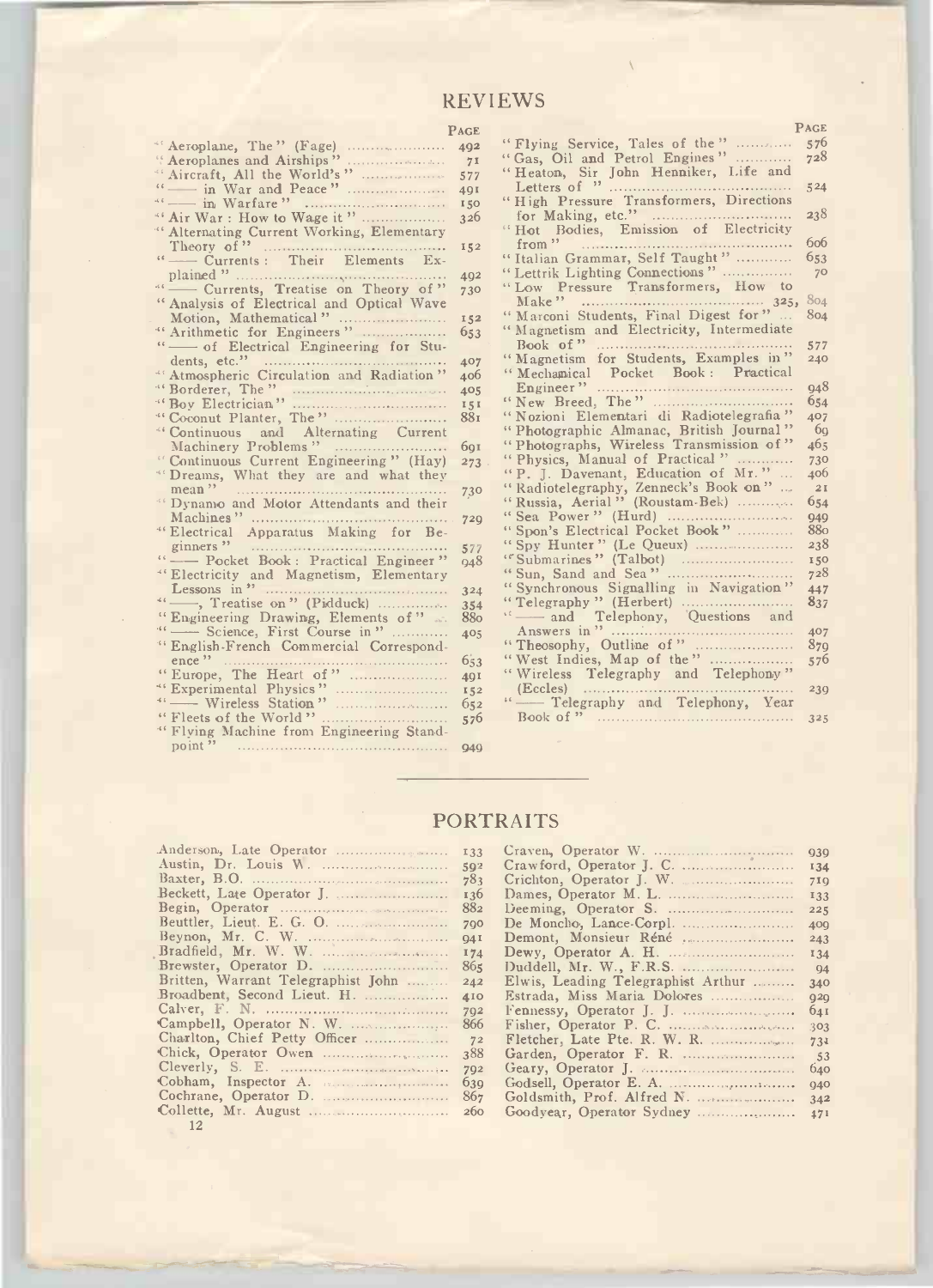|                                                                                                                                                                                                 | 43(             |
|-------------------------------------------------------------------------------------------------------------------------------------------------------------------------------------------------|-----------------|
|                                                                                                                                                                                                 | 493             |
|                                                                                                                                                                                                 | 640             |
|                                                                                                                                                                                                 | 226             |
|                                                                                                                                                                                                 | 52!             |
|                                                                                                                                                                                                 | 710             |
|                                                                                                                                                                                                 | 78.             |
|                                                                                                                                                                                                 | 304             |
|                                                                                                                                                                                                 | 33 <sup>6</sup> |
| Hodgson, Petty Officer W. H.                                                                                                                                                                    | 8 <sub>o</sub>  |
|                                                                                                                                                                                                 | 86              |
|                                                                                                                                                                                                 | 656             |
|                                                                                                                                                                                                 | 638             |
| Hoyle, Lieut. Bertram Hoyle                                                                                                                                                                     | $74-$           |
| Hugo, Operator L. P. de G.                                                                                                                                                                      | 471             |
| Hurd, Leading Telegraphist Chas. W.                                                                                                                                                             | 340             |
| Ineson, Telegraphist Bernard G.                                                                                                                                                                 | 330             |
|                                                                                                                                                                                                 | 5:              |
|                                                                                                                                                                                                 | 794             |
|                                                                                                                                                                                                 | 81:             |
|                                                                                                                                                                                                 | 86;             |
| Kennelly, Prof. A. E.                                                                                                                                                                           | 886             |
| Kilgannon, Operator J.<br>Kinipple, Operator O. S.                                                                                                                                              | 640             |
|                                                                                                                                                                                                 | 721             |
|                                                                                                                                                                                                 | 88              |
| Lady Operators at Towyn Station                                                                                                                                                                 | 67:             |
|                                                                                                                                                                                                 | 7:              |
|                                                                                                                                                                                                 | 73 <sup>2</sup> |
| Luca, Late Operator W. S.                                                                                                                                                                       | 94              |
| McDermid, Late Operator D. R.                                                                                                                                                                   | 55 <sup>8</sup> |
|                                                                                                                                                                                                 | $\mathcal{L}$   |
|                                                                                                                                                                                                 | 54              |
|                                                                                                                                                                                                 | 559             |
|                                                                                                                                                                                                 | 52!             |
|                                                                                                                                                                                                 | 55              |
|                                                                                                                                                                                                 | 22              |
|                                                                                                                                                                                                 | 304             |
|                                                                                                                                                                                                 | 793             |
|                                                                                                                                                                                                 | 33 <sub>1</sub> |
|                                                                                                                                                                                                 | 794             |
|                                                                                                                                                                                                 | 33 <sup>8</sup> |
|                                                                                                                                                                                                 | 866             |
| Montgomery, B. H.<br>Montgomery, B. H.<br>Moore, Telegraphist Kenneth A. J.<br>Moylan, Thomas<br>Mullins, Telegraphist Sydney<br>Nash, Operator R. H.<br>Newill, First Class Telegraphist E. G. | 330             |

|                                        | PAGE            |                                       | PAGE            |  |
|----------------------------------------|-----------------|---------------------------------------|-----------------|--|
|                                        | 436             |                                       | 54              |  |
|                                        | 493             |                                       | 224             |  |
|                                        | 640             |                                       | 130             |  |
|                                        | 226             |                                       | 224             |  |
|                                        | 525             |                                       | 122             |  |
|                                        | 719             |                                       | 95I             |  |
|                                        | 783             |                                       | 136             |  |
|                                        | 304             | Planterose, Sub-Lieut. E. A.          | 800             |  |
| Hirst, Telegraphist Clifford           | 336             | Pohu, Operator G. E.                  | 154             |  |
| Hodgson, Petty Officer W. H.           | 808             |                                       | 793             |  |
|                                        | 86 <sub>5</sub> |                                       | 138             |  |
|                                        | 656             |                                       | 8og             |  |
|                                        | 638             |                                       | 792             |  |
| Hoyle, Lieut. Bertram Hoyle            | 744             |                                       | 720             |  |
|                                        | 47 <sup>1</sup> |                                       | 226             |  |
| Hurd, Leading Telegraphist Chas. W.    | 340             |                                       | 153             |  |
| Ineson, Telegraphist Bernard G.        | 339             |                                       | 494             |  |
|                                        | 53              |                                       | 721             |  |
|                                        | 794             |                                       | 348             |  |
|                                        | 813             |                                       | 225             |  |
|                                        | 867             |                                       | 472             |  |
|                                        | 886             |                                       | 72              |  |
|                                        | 040             |                                       | 170             |  |
|                                        | 721             |                                       | 517             |  |
| Kolster, Mr. Frederick                 | 88              | Smith, First Class Telegraphist W. H. | 337             |  |
| Lady Operators at Towyn Station        | 677             |                                       | 0.30            |  |
| Lemon, Warrant Telegraphist S.         | 73              |                                       | 721             |  |
| Little, Warrant Telegraphist H. T.     | 732             |                                       | 720             |  |
| Luca, Late Operator W. S.              | 041             |                                       | 939             |  |
| McDermid, Late Operator D. R.          | 558             |                                       | 559             |  |
| MacLean, Prof. Magnus                  | $\ddot{\circ}$  |                                       | 732             |  |
|                                        | 54              |                                       | <b>Q40</b>      |  |
|                                        | 559             |                                       | 808             |  |
|                                        | 525             |                                       | 88 <sub>3</sub> |  |
|                                        | 557             |                                       | 055             |  |
|                                        | 225             | Townshend, Telegraphist H. B.         | 338             |  |
|                                        | 304             | Towyn Station, Lady Operators at      | 677             |  |
| Montgomery, B. H.                      | 793             |                                       | 820             |  |
| Moore, Telegraphist Kenneth A. J.      | 337             |                                       | 226             |  |
|                                        | 794             |                                       | 512             |  |
| Mullins, Telegraphist Sydney           | 338             | Wilson, President Woodrow             | 813             |  |
|                                        | 866             | Woolley, Late Operator Leonard        | 303             |  |
| Newill, First Class Telegraphist E. G. | 339             |                                       | 940             |  |

#### CARTOONS

|                                      | Discovery of Transmission of Electrical In- |  |
|--------------------------------------|---------------------------------------------|--|
| Beuttler's "Merry Mariners," Cartoon |                                             |  |
|                                      |                                             |  |

### ILLUSTRATIONS (GENERAL)

| Anglo-Africander Forces Bivouacking     | 705 | Badge for Cap Worn by R.N.A.S. Men           | 543 |
|-----------------------------------------|-----|----------------------------------------------|-----|
|                                         | 113 | - Worn by Leading Telegraphist               | 543 |
|                                         | 204 | Badge Worn by Petty Officer Telegraphist 543 |     |
| Archangel, Russia's White Sea Port  253 |     | Balkan Front, Wireless Direction of Artil-   |     |
|                                         |     |                                              |     |
|                                         |     |                                              |     |
|                                         |     |                                              |     |
|                                         |     |                                              |     |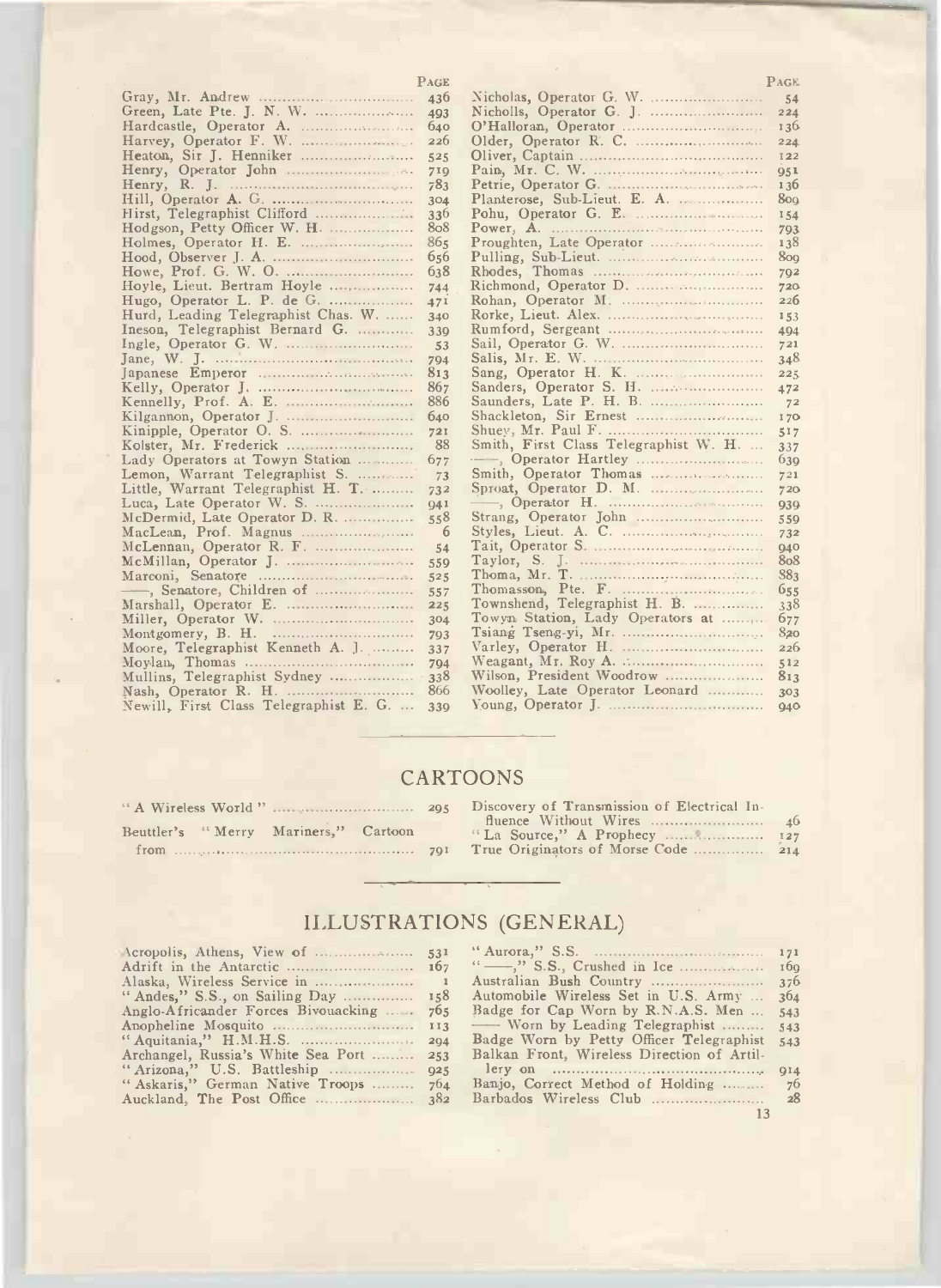|                                            | $P$ age         |                                            |
|--------------------------------------------|-----------------|--------------------------------------------|
|                                            | 336             | Jungleland, Wireless versus Wire in  58    |
| Beicos, Our Resting Place at               | 288             | Jutland Battle, Radio Telegraphy and       |
| Bolinas Radio Station, California          | 817             | Kamina Station, Remains of Power House     |
|                                            |                 |                                            |
|                                            | 173             | -Station, Wrecked Wireless Mast            |
|                                            | 173             |                                            |
| Bridal Garland on Battleship Mast          | 575             | Kavalla, in Possession of Bulgarians       |
| Brisbane, Queensland, Mast, and the        |                 | Kelvin's Marconigram to Glasgow Uni-       |
| Aerials of Wireless Station at             | 455             |                                            |
|                                            |                 |                                            |
|                                            | 774             |                                            |
| Bulgarian Commander's Visit to Salonika    | 307             |                                            |
| Soldiers at Salonika                       | 365             |                                            |
| Cadillac Automobile Fitted with Wireless   | 245             | Kut, British Wireless Station at           |
| "Cataluna," Spanish Cruiser, U Boat        |                 |                                            |
|                                            |                 |                                            |
| <b>Beside</b>                              | 613             | Leading Telegraphist, Badge Worn by        |
| "Ceara," Brazilian Submarine Depôt Ship    | 12 <sub>0</sub> | Lyons School, Carpentry Being Taught at    |
| Chateau Frontenac at Quebec                | <b>201</b>      | - School, One-Legged Tailoring Pupils      |
|                                            | 34              | $at$                                       |
|                                            | 8 <sub>3</sub>  |                                            |
|                                            |                 | -School, Toys Made by Pupils at            |
|                                            | <b>I22</b>      | -School, Wireless Being Taught at          |
| Colon, Panama, View of Wireless Station    |                 | "Mahroussa," Commander of                  |
|                                            | 952             |                                            |
|                                            | 763             |                                            |
|                                            |                 |                                            |
| Cuba, Farmhouse in Province of Pinar del   |                 |                                            |
|                                            | 771             |                                            |
|                                            | 770             | —— Skulls                                  |
|                                            | 293             | Marconi, Senatore, Children of             |
| Dalamon Bay, View of                       | 289             | - Operator in "Follow the Crowd"           |
|                                            |                 |                                            |
| Dar-es-Salaam, First German Wireless Sta-  |                 | Marconigrams Between President Wilson      |
|                                            | 534             |                                            |
| - Telefunken Station at                    | 917             | Melbourne, Bourke Street                   |
| Darien Radio Station of U.S. Navy          | 112             |                                            |
|                                            |                 |                                            |
| "Deutschland," German Commerce Sub-        |                 | -, Radio Station, General View of          |
|                                            | 453             |                                            |
| Developing and Fixing Outfit               | 157             | -Radio Station from West                   |
| "Duendes," S.S.                            | 211             | - Radio Station, Lower Portion of          |
|                                            | 213             |                                            |
|                                            |                 |                                            |
| "Eaglehurst," Nr. Southampton              | 557             | Mexican Revolutionary Soldiers             |
| Easter Island Landscape                    | 30              | -Scenery near City of Juarez               |
| Egypt, Wrecked Wireless Station in         | 915             | - -U.S.A. Border, Street in Neigh-         |
| Eilvese, Hanover, High-Power Wireless      |                 |                                            |
|                                            | 505             |                                            |
|                                            |                 |                                            |
| El Paso, Texas, Bird's-eye View of         | 84              | Montreal School, Interior of               |
| "Endurance," S.S., Sinking in the Ice      | 832             |                                            |
| "Falaba," S.S., Multiple Tuner of          | 244             | Nansen, of Polar Exploration Fame          |
| Falkland Islands, Masts and Station Build- |                 | Native Troops, German                      |
|                                            | 697             | Nauen, Base of Main Tower                  |
| - Islands, Port Stanley Radio Station,     |                 |                                            |
|                                            |                 |                                            |
|                                            | 695             |                                            |
| - Islands, Protecting Station Against      |                 | -, Transmitting Apparatus                  |
|                                            | 608             |                                            |
| Islands, Seal Pups on Shore                | 604             | Needles Station, Page of Visitors' Book of |
| Field Wireless on Western Front            | 68 <sub>0</sub> |                                            |
|                                            | 57              | Observation Officer's Badge, R.F.C.        |
|                                            |                 |                                            |
| French Director of Military Telegraphs     | 842             | Panama, Plaza and Cathedral                |
| - Military Wireless Sets in Motor Cars     | 342             | - Typical Native Village near              |
| - Wireless Outpost on the Somme            | 612             | "Peru," Danish Motor Ship                  |
| - Wireless Railway Installation            | 911             | Petty Officer Telegraphist, Badge Worn by  |
| - Wireless Section at a British Post       | 451             |                                            |
|                                            |                 | Phonograph Cylinders for Recording         |
|                                            |                 |                                            |
| German Portable Apparatus Captured 227,    |                 |                                            |
|                                            | 228, 220        | Pittsburg and Alleghany Telephone Co.,     |
| -Submarine Commander                       | 25              | Wireless Installation of                   |
|                                            | 26              |                                            |
|                                            |                 |                                            |
| Gramophone Suitable for Morse Records      | 847             | Portable Equipment on Western Front,       |
|                                            | 760             | $\bf{F}$ rench                             |
|                                            | 768             | Port Lonsdale and Devonport, Map of        |
| -, Tobacoo Planters in Fields              | 769             |                                            |
| High Speed Photography, Example of         | 160             |                                            |
|                                            |                 |                                            |
|                                            | 920             |                                            |
|                                            |                 |                                            |
|                                            | $\overline{4}$  |                                            |
| 14                                         |                 |                                            |

|                                                                          | PAGE            |                                              | PAGE       |  |
|--------------------------------------------------------------------------|-----------------|----------------------------------------------|------------|--|
|                                                                          | 330             | Jungleland, Wireless versus Wire in  585-590 |            |  |
|                                                                          | 288             |                                              |            |  |
| Beicos, Our Resting Place at                                             |                 | Jutland Battle, Radio Telegraphy and         | 335        |  |
| Bolinas Radio Station, California                                        | 817             | Kamina Station, Remains of Power House       | 574        |  |
|                                                                          | 173             | - Station, Wrecked Wireless Mast             | 574        |  |
|                                                                          | 173             |                                              | 255        |  |
| Bridal Garland on Battleship Mast                                        | 575             | Kavalla, in Possession of Bulgarians         | 366        |  |
|                                                                          |                 | Kelvin's Marconigram to Glasgow Uni-         |            |  |
| Brisbane, Queensland, Mast, and the                                      |                 |                                              |            |  |
| Aerials of Wireless Station at                                           | 455             |                                              | 59         |  |
| "Brittanic," H.M.H.S.                                                    | 774             |                                              | 5          |  |
| Bulgarian Commander's Visit to Salonika                                  | 307             |                                              | $2 - 5$    |  |
| - Soldiers at Salonika                                                   | 305             |                                              | 3          |  |
| Cadillac Automobile Fitted with Wireless                                 | 245             | Kut, British Wireless Station at             |            |  |
|                                                                          |                 |                                              | 913        |  |
| "Cataluna," Spanish Cruiser, U Boat                                      |                 |                                              | 4I         |  |
| <b>Beside</b>                                                            | 613             | Leading Telegraphist, Badge Worn by          | 543        |  |
| "Ceara," Brazilian Submarine Depôt Ship                                  | 12 <sub>0</sub> | Lyons School, Carpentry Being Taught at      | 616        |  |
| Chateau Frontenac at Quebec                                              | <b>201</b>      | -School, One-Legged Tailoring Pupils         |            |  |
|                                                                          | 34              |                                              | 617        |  |
|                                                                          | 8 <sub>3</sub>  | -School, Toys Made by Pupils at              | 618        |  |
|                                                                          |                 |                                              |            |  |
|                                                                          | 122             | -School, Wireless Being Taught at            | 615        |  |
| Colon, Panama, View of Wireless Station                                  |                 | "Mahroussa," Commander of                    | 287        |  |
|                                                                          | 952             | "-"," Egyptian Pasha and Doctor on           | 286        |  |
|                                                                          | 703             |                                              | 287        |  |
| Cuba, Farmhouse in Province of Pinar del                                 |                 |                                              | 39         |  |
|                                                                          | 77I             |                                              |            |  |
|                                                                          |                 |                                              | 36         |  |
| -, Sugar Plantation in                                                   | 770             | —— Skulls                                    | 37         |  |
|                                                                          | 293             | Marconi, Senatore, Children of               | 557        |  |
|                                                                          | 289             | - Operator in "Follow the Crowd"             | 164        |  |
| Dar-es-Salaam, First German Wireless Sta-                                |                 | Marconigrams Between President Wilson        |            |  |
|                                                                          | 534             |                                              | 813        |  |
| Telefunken Station at                                                    | 917             | Melbourne, Bourke Street                     |            |  |
|                                                                          | 112             |                                              | 379        |  |
| Darien Radio Station of U.S. Navy                                        |                 |                                              | 890        |  |
| "Deutschland," German Commerce Sub-                                      |                 | -, Radio Station, General View of            |            |  |
|                                                                          | 453             |                                              | 450        |  |
| Developing and Fixing Outfit                                             | 157             | -Radio Station from West                     | 457        |  |
| "Duendes," S.S.                                                          | 211             | - Radio Station, Lower Portion of            |            |  |
|                                                                          | 213             | Antenna from East                            | 459        |  |
| "Eaglehurst," Nr. Southampton                                            | 557             | Mexican Revolutionary Soldiers               |            |  |
| Easter Island Landscape                                                  |                 |                                              | 85         |  |
|                                                                          | 30              | -Scenery near City of Juarez                 | 86         |  |
| Egypt, Wrecked Wireless Station in                                       | 915             | -- -U.S.A. Border, Street in Neigh-          |            |  |
| Eilvese, Hanover, High-Power Wireless                                    |                 |                                              | 85         |  |
|                                                                          | 505             |                                              | <b>I20</b> |  |
| El Paso, Texas, Bird's-eye View of                                       | 84              | Montreal School, Interior of                 | 591        |  |
| $\lq$ Endurance," S.S., Sinking in the Ice                               | 832             |                                              | 707        |  |
| "Falaba," S.S., Multiple Tuner of                                        | 244             | Nansen, of Polar Exploration Fame            |            |  |
| Falkland Islands, Masts and Station Build-                               |                 |                                              | 257        |  |
|                                                                          |                 |                                              | 704        |  |
|                                                                          | 697             | Nauen, Base of Main Tower                    | Q2I        |  |
| - Islands, Port Stanley Radio Station,                                   |                 |                                              | 920        |  |
|                                                                          | 095             |                                              | 922        |  |
| - Islands, Protecting Station Against                                    |                 | -, Transmitting Apparatus                    | 919        |  |
|                                                                          | 608             |                                              | 542        |  |
| - Islands, Seal Pups on Shore                                            | 694             | Needles Station, Page of Visitors' Book of   | 60         |  |
| Field Wireless on Western Front                                          | 689             |                                              |            |  |
| Fiji Islands, Map of                                                     | 57              | Observation Officer's Badge, R.F.C.          | 547        |  |
|                                                                          |                 |                                              | 626        |  |
| French Director of Military Telegraphs                                   | 842             | Panama, Plaza and Cathedral                  | 110        |  |
| - Military Wireless Sets in Motor Cars                                   | 342             | - Typical Native Village near                | <b>II4</b> |  |
|                                                                          | 612             | "Peru," Danish Motor Ship                    | 700        |  |
| Wireless Outpost on the Somme  612<br>Wireless Railway Installation  611 |                 | Petty Officer Telegraphist, Badge Worn by    | 543        |  |
| - Wireless Section at a British Post                                     | 451             | Phonograph Cylinders for Recording           |            |  |
|                                                                          |                 |                                              |            |  |
| German Portable Apparatus Captured 227,                                  |                 |                                              | 331        |  |
|                                                                          |                 |                                              | 626        |  |
|                                                                          | 228, 220        | Pittsburg and Alleghany Telephone Co.,       |            |  |
|                                                                          | 25              | Wireless Installation of                     | 314        |  |
| Submarine Commander<br>Wireless Strafing                                 | 26              |                                              | 162        |  |
| Gramophone Suitable for Morse Records                                    | 847             | Portable Equipment on Western Front,         |            |  |
| Havana, Making Cigars                                                    | 769             |                                              | 680        |  |
| Havana, Morro Castle                                                     | 768             | Port Lonsdale and Devonport, Map of          |            |  |
|                                                                          |                 |                                              |            |  |
| -, Tobacco Planters in Fields                                            | 769             |                                              | 378        |  |
| High Speed Photography, Example of                                       | 160             | Quebec, Time Ball Post at                    | 203        |  |
|                                                                          | 92 <sub>0</sub> |                                              | 203        |  |
|                                                                          |                 |                                              | 202        |  |
|                                                                          | $\overline{4}$  |                                              | 701        |  |
|                                                                          |                 |                                              |            |  |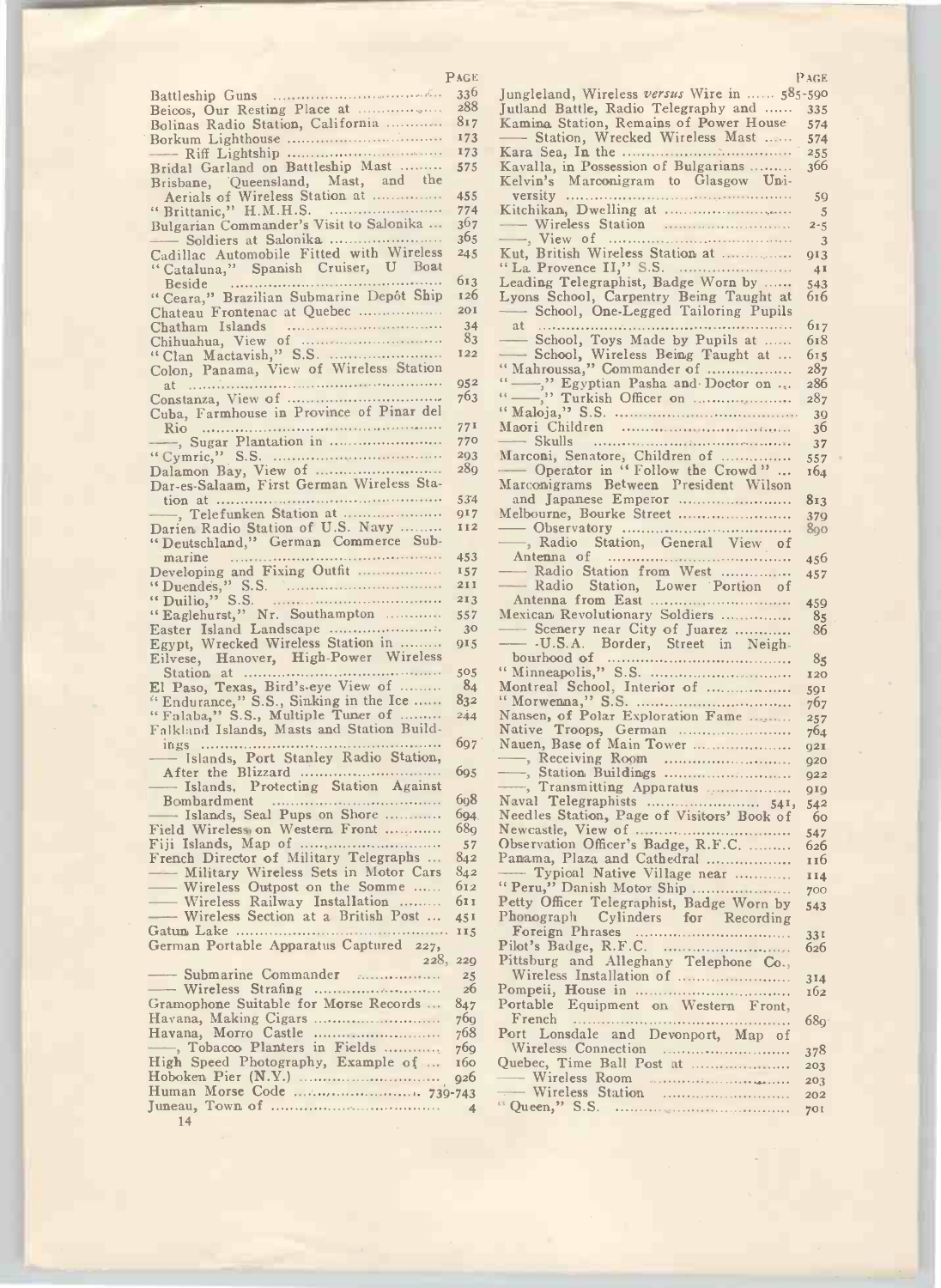|                                         | PAGE            |                   |
|-----------------------------------------|-----------------|-------------------|
| Refugee Children from Ravalla           | 36 <sub>9</sub> | Tahiti,           |
|                                         | 368             | "Tara             |
|                                         | 256             | Tenny             |
|                                         |                 | Thoma             |
|                                         | 878             | Time              |
| Africa<br>"Rijndam," S.S.               |                 | Sche              |
|                                         | 773             | "Tinc             |
| Royal Flying Corps Group                | 628             |                   |
| Royal Naval Air Service Cap Badge for   |                 | Tokio             |
| Wireless Men                            | 543             | Tokio,            |
|                                         | 627             | Transa            |
|                                         | 452             | Tremo             |
|                                         | 452             | "Tub:             |
|                                         | 108             | Tuft's            |
| Roumanian Field Wireless Stations       | 532             | shop              |
| Russian Portable Wireless Apparatus     | 533             | $-1$              |
|                                         | 55              | $-$ F             |
|                                         | 8 <sub>02</sub> | U.53              |
|                                         | 113             | U.C. :            |
|                                         | 625             | Vail,             |
| Semarang, Market Quarters               | 775             | less              |
| Siberian Wireless Stations, Map of      | 252             | Washi             |
| Skerries, Church Street                 | 277             | in.               |
|                                         | 278             | $-$ (             |
|                                         | 159             | $-$ F             |
| Submarine in Mid-Ocean, British         | 60I             | $-1$              |
| Suez Canal, British Forces at, Hoisting |                 | $-1$              |
|                                         |                 | Wellin            |
| Aërial of Field Station                 | 259             | $-1$              |
| - Making Electrical Connections         | 259             |                   |
|                                         | 123             | Wirele            |
|                                         | 258             | Yugor             |
| Sydney, General View of Harbour of      | 383             | Zanzib            |
| - Harbour from Observatory Tower        | 888             | $\equiv$ $\equiv$ |
|                                         | 88 <sub>Q</sub> | $\qquad \qquad$ I |
|                                         | 377             | $-1$              |
| - Wireless Apparatus at Trade Fair at   | 458             | $-$ 1             |
|                                         |                 |                   |

| AGE        |                                                             | $-$ PAGE |   |
|------------|-------------------------------------------------------------|----------|---|
| 36g        |                                                             | 8qI      |   |
| 368        |                                                             | 140      |   |
| 256        | Tennyson's Marconigram to Son at Eton                       | - 60     |   |
|            |                                                             | 883      |   |
| 878        | Time Signals, Map Showing Proposed                          |          |   |
|            |                                                             | 895      |   |
| 773<br>628 | "Tino" and Wireless                                         | 27       |   |
|            | Tokio Road, near Funabashi Border                           | 814      |   |
|            |                                                             | 818      |   |
| 543        | Transatlantic Wireless Telephony                            | I32      |   |
| 627        | Tremolo, Method of Producing, on Banjo                      | 77       |   |
| 452        |                                                             | I2I      |   |
| 452        | "Tubantia," S.S.<br>Tuft's College, Mass, Interior of Work- |          |   |
| 198        |                                                             | 870      |   |
| 532        | shop<br>- Interior of Radio Laboratory                      | 868      |   |
| 533        |                                                             | 86a      |   |
| 55         |                                                             | 613      |   |
| 802        | U. 53 in Cartagena Harbour                                  | 473      |   |
| 113        | U.C. 5 being Berthed at Temple Pier                         |          |   |
| 625        | Vail, Mr. Theodore N., Speaking by Wire-                    |          |   |
| 775        |                                                             | 223      |   |
| 252        | Washington Radio, Aerial Switch and Lead                    |          |   |
| 277        | in                                                          | 662      |   |
| 278        |                                                             | 665      |   |
| 159        |                                                             | 664      |   |
| 601        |                                                             | 663      |   |
|            | - roo K.W. Transmitter at                                   | 661      |   |
| 250        | Wellington, New Zealand, General View of                    | 381      |   |
| 259        | - Lambton Quay                                              | 380      |   |
| 123        | Wireless in Dugout, A Poilu Working                         | 690      |   |
| 258        | Yugorski Straits Wireless Station                           | 254      |   |
| 383        | Zanzibar, Defence Corps                                     | 537      | ۳ |
| 888        | Local Train Passing Through Jungle                          | 539      |   |
| <b>88g</b> |                                                             | 535      |   |
| 377        | -Natives Making Beer at                                     | 536      |   |
| 458        |                                                             | 538      |   |
|            |                                                             |          |   |

### ILLUSTRATIONS (TECHNICAL)

| Ammeter, Diagram Showing Fittings of<br>824<br>- Mounted on Ebonite Base<br>823<br>Ampere Gauge, Marconi Vacuum<br>822<br>- Mounted in Wave Meter<br>825<br>$\longrightarrow$ Marconi 400 Ampere Type<br>826<br>Marconi 400 Ampere Type with Cover<br>Removed<br>827<br>Antennae, Capacity of Radiotelegraph634,<br>.637<br>Arc Generator for Wireless Telephone<br>Transmission<br>.<br>.<br>QI<br>Arc Signals, Diagram of Receiving Circuit<br>for<br>893<br>"Bonifaz," Receiving Apparatus on<br>622<br>Transmitting Apparatus on<br>622<br>Carborundum Crystal Holder<br><b>141</b><br>Conduction Method, Arrangement for<br>48<br>Continuous Wave Disc Discharger (100<br>263<br>861<br>Disc Discharger, First Ever Made<br>264<br>262<br>266 | $\overline{\phantom{a}}$ Ca<br>Lepel 1<br>Marconi<br>Multi-D<br>tion o<br>Organ,<br>Oscillat<br>Polygor<br>Poulsen |
|----------------------------------------------------------------------------------------------------------------------------------------------------------------------------------------------------------------------------------------------------------------------------------------------------------------------------------------------------------------------------------------------------------------------------------------------------------------------------------------------------------------------------------------------------------------------------------------------------------------------------------------------------------------------------------------------------------------------------------------------------|--------------------------------------------------------------------------------------------------------------------|
|                                                                                                                                                                                                                                                                                                                                                                                                                                                                                                                                                                                                                                                                                                                                                    |                                                                                                                    |
|                                                                                                                                                                                                                                                                                                                                                                                                                                                                                                                                                                                                                                                                                                                                                    |                                                                                                                    |
|                                                                                                                                                                                                                                                                                                                                                                                                                                                                                                                                                                                                                                                                                                                                                    |                                                                                                                    |
|                                                                                                                                                                                                                                                                                                                                                                                                                                                                                                                                                                                                                                                                                                                                                    |                                                                                                                    |
|                                                                                                                                                                                                                                                                                                                                                                                                                                                                                                                                                                                                                                                                                                                                                    |                                                                                                                    |
|                                                                                                                                                                                                                                                                                                                                                                                                                                                                                                                                                                                                                                                                                                                                                    |                                                                                                                    |
|                                                                                                                                                                                                                                                                                                                                                                                                                                                                                                                                                                                                                                                                                                                                                    |                                                                                                                    |
|                                                                                                                                                                                                                                                                                                                                                                                                                                                                                                                                                                                                                                                                                                                                                    |                                                                                                                    |
|                                                                                                                                                                                                                                                                                                                                                                                                                                                                                                                                                                                                                                                                                                                                                    |                                                                                                                    |
|                                                                                                                                                                                                                                                                                                                                                                                                                                                                                                                                                                                                                                                                                                                                                    | Curve                                                                                                              |
|                                                                                                                                                                                                                                                                                                                                                                                                                                                                                                                                                                                                                                                                                                                                                    | Radial                                                                                                             |
|                                                                                                                                                                                                                                                                                                                                                                                                                                                                                                                                                                                                                                                                                                                                                    | " Short                                                                                                            |
|                                                                                                                                                                                                                                                                                                                                                                                                                                                                                                                                                                                                                                                                                                                                                    | Spark S                                                                                                            |
|                                                                                                                                                                                                                                                                                                                                                                                                                                                                                                                                                                                                                                                                                                                                                    | "Talki:                                                                                                            |
|                                                                                                                                                                                                                                                                                                                                                                                                                                                                                                                                                                                                                                                                                                                                                    | Telepho                                                                                                            |
|                                                                                                                                                                                                                                                                                                                                                                                                                                                                                                                                                                                                                                                                                                                                                    |                                                                                                                    |
|                                                                                                                                                                                                                                                                                                                                                                                                                                                                                                                                                                                                                                                                                                                                                    | $\longrightarrow U$                                                                                                |
|                                                                                                                                                                                                                                                                                                                                                                                                                                                                                                                                                                                                                                                                                                                                                    | $-$ Ti                                                                                                             |
|                                                                                                                                                                                                                                                                                                                                                                                                                                                                                                                                                                                                                                                                                                                                                    |                                                                                                                    |
|                                                                                                                                                                                                                                                                                                                                                                                                                                                                                                                                                                                                                                                                                                                                                    | $Three-I$                                                                                                          |
|                                                                                                                                                                                                                                                                                                                                                                                                                                                                                                                                                                                                                                                                                                                                                    | Toothed                                                                                                            |
|                                                                                                                                                                                                                                                                                                                                                                                                                                                                                                                                                                                                                                                                                                                                                    | Transm                                                                                                             |
|                                                                                                                                                                                                                                                                                                                                                                                                                                                                                                                                                                                                                                                                                                                                                    | $-$ fo                                                                                                             |
| 264                                                                                                                                                                                                                                                                                                                                                                                                                                                                                                                                                                                                                                                                                                                                                | $\frac{1}{4}$                                                                                                      |
| 50                                                                                                                                                                                                                                                                                                                                                                                                                                                                                                                                                                                                                                                                                                                                                 | Transm                                                                                                             |
| Fessenden Circuit, Diagram of New<br>004.                                                                                                                                                                                                                                                                                                                                                                                                                                                                                                                                                                                                                                                                                                          | gram                                                                                                               |
| 643                                                                                                                                                                                                                                                                                                                                                                                                                                                                                                                                                                                                                                                                                                                                                | Vacuum                                                                                                             |
| Wheats<br>$\overline{Q}$                                                                                                                                                                                                                                                                                                                                                                                                                                                                                                                                                                                                                                                                                                                           | Washin                                                                                                             |

| High Frequency Resistance Abac Chart               | 516            |  |
|----------------------------------------------------|----------------|--|
|                                                    | 799            |  |
| Lepel Transmitter Connections                      | 217            |  |
| Marconi $\frac{1}{4}$ K.W. Set with Receiver       | 727            |  |
| Multi-Disc Discharger, Diagram of Opera-           |                |  |
| tion, of                                           | 2IQ            |  |
| Organ, Diagram of Wireless                         | 60 I           |  |
| Oscillating Circuit Calculating Scale              | <b>I20</b>     |  |
|                                                    | 803            |  |
|                                                    |                |  |
| Curves of  595, 599, 714,                          | 715            |  |
| Radial Teeth, First Disc Discharger with           | 265            |  |
|                                                    | $\overline{9}$ |  |
| Spark Signals, Receiving Circuit for               | 803            |  |
| "Talking Arc" Connections, Diagram of              | 49             |  |
|                                                    | 750            |  |
| Receivers of S. G. Brown                           | 748            |  |
| - Used in Wireless Work                            | 747            |  |
|                                                    | 740            |  |
| Three-Phase Transmitter                            | QQ             |  |
| Toothed Disc Discharger, Early                     | 265            |  |
| Transmitter, Diagram of Simple                     | 50             |  |
| - for Amateurs, New American  563,                 | 564            |  |
|                                                    |                |  |
| Transmitting Set, $\frac{1}{4}$ K.W. Marconi, Dia- |                |  |
|                                                    | 440            |  |
| Vacuum Ampere Gauge, Marconi                       | 822            |  |
| Washington Radio Station  666,                     | 667            |  |
| Wheatstone Network, Resistance of the              | 944            |  |
| 15                                                 |                |  |
|                                                    |                |  |